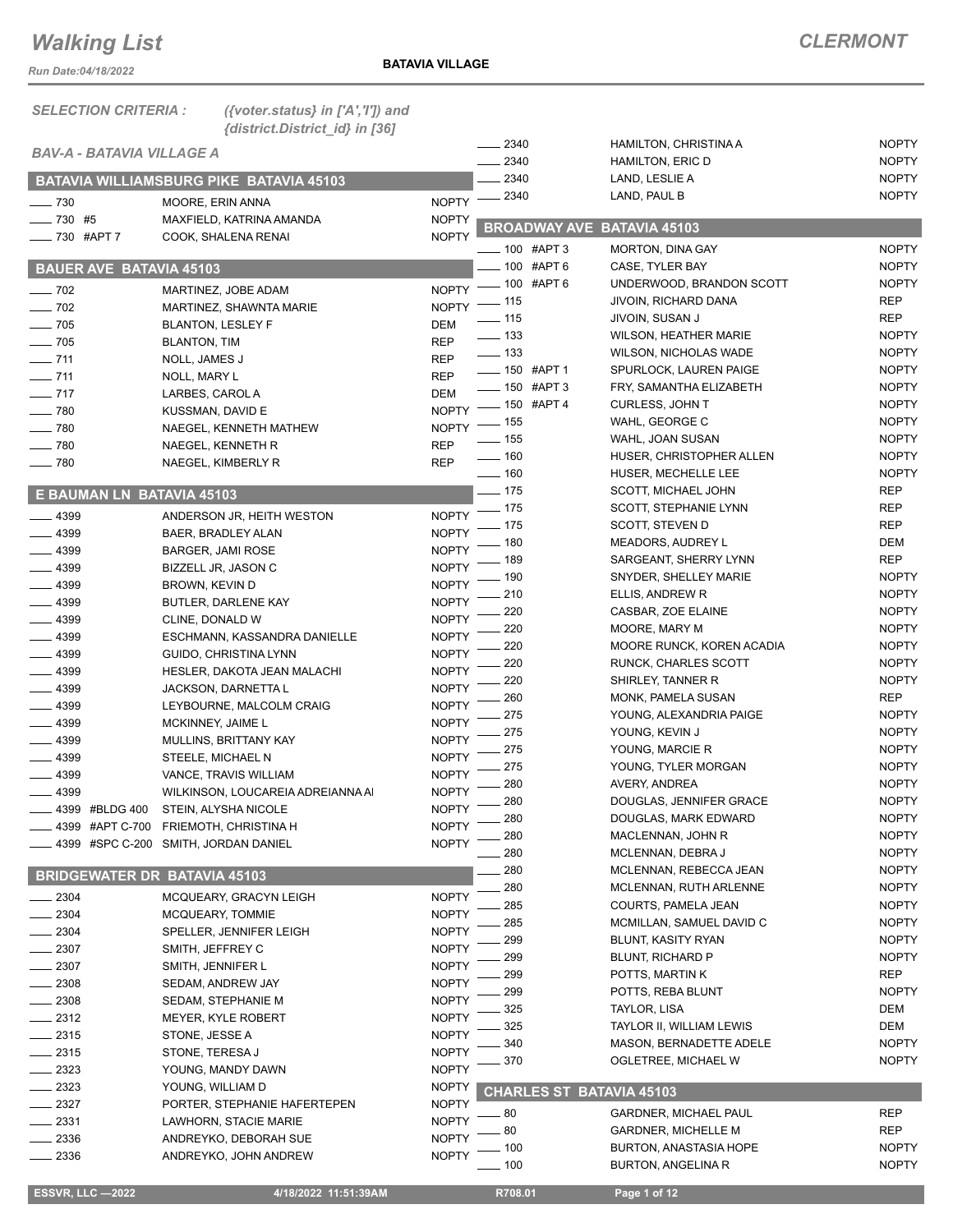*Run Date:04/18/2022*

| BAV-A - BATAVIA VILLAGE A       |                           | <b>CLERMONT AVE BATAVIA 45103</b> |                                  |                              |              |
|---------------------------------|---------------------------|-----------------------------------|----------------------------------|------------------------------|--------------|
|                                 |                           |                                   | 440                              | <b>IKER, JENNIFER L</b>      | <b>NOPTY</b> |
| <b>CHARLES ST BATAVIA 45103</b> |                           |                                   | 460                              | <b>GARRISON, BRENDA S</b>    | <b>NOPTY</b> |
| $\sim$ 100                      | <b>BURTON, JAMIE E</b>    |                                   | NOPTY __ 460                     | SCIBER, KYLE                 | <b>NOPTY</b> |
| $- 120$                         | JEFFERS, KAREN S          |                                   | NOPTY __ 465                     | OSBORNE, CHARLES R           | <b>REP</b>   |
| $- 120$                         | JEFFERS JR, WILLIAM T     |                                   | NOPTY __ 465                     | OSBORNE, JOSHUA EVERETT      | <b>NOPTY</b> |
| $\frac{1}{2}$ 120               | SMITH, CLAUDIA L          | REP                               | $-472$                           | GODSEY JR, BRADLEY R         | <b>NOPTY</b> |
| $\equiv$ 130                    | CULVER, ELIZABETH A       |                                   | NOPTY __ 500                     | <b>SESTER, AARON TATE</b>    | <b>NOPTY</b> |
| $\equiv$ 130                    | CULVER JR, NOBLE E        | <b>NOPTY</b>                      |                                  |                              |              |
| $\frac{1}{2}$ 133               | HOWE, GERTRAUD            | NOPTY                             | <b>CLOUGH PIKE BATAVIA 45103</b> |                              |              |
| $- 140$                         | SMITH, CATHERINE LYNN     | <b>NOPTY</b>                      | $- 1846$                         | WADDLE, DIANA L              | <b>DEM</b>   |
| $\frac{1}{2}$ 140               | SMITH, GRANT MICHAEL      | <b>NOPTY</b>                      | $- 1846$                         | WADDLE, RONNIE G             | DEM          |
| $\frac{1}{2}$ 140               | SMITH JR, WAYNE L         | <b>NOPTY</b>                      | $- 1868$                         | HART, ADRIAN S               | <b>NOPTY</b> |
| $- 160$                         | FEE, KRISTA M             | <b>NOPTY</b>                      | $- 1868$                         | HART, AUSTIN MICHAEL         | <b>REP</b>   |
| $- 160$                         | FEE, MICHAEL JOHN         | <b>NOPTY</b>                      | $- 1868$                         | HART II, JACK S              | <b>REP</b>   |
| $- 180$                         | THORNBERRY, JUANITA L     | <b>REP</b>                        | $-1868$                          | HART, NAOMI R                | <b>REP</b>   |
| $- 180$                         | WILSON, SUSAN D           | <b>REP</b>                        | $= 1938$                         | <b>FRANKS, MICHAEL</b>       | <b>NOPTY</b> |
| $\frac{1}{2}$ 237               | MCMILLAN, CYNTHIA ANN     | <b>NOPTY</b>                      | $\frac{1}{2}$ 1938               | THOMAS, AMANDA KYLE          | DEM          |
| $\frac{1}{2}$ 237               | SHAW, NATHAN M            | DEM                               |                                  |                              |              |
| $\frac{240}{5}$                 | SOFRANKO II, DOUGLAS PAUL | <b>NOPTY</b>                      | <b>COLLEGE DR BATAVIA 45103</b>  |                              |              |
| $\sim$ 240                      | SOFRANKO, JOSEPH P        | <b>REP</b>                        | $-611$                           | MCCORD, DEBORAH S            | <b>NOPTY</b> |
| $\sim$ 240                      | SOFRANKO, KEVIN K         | <b>REP</b>                        | $-611$                           | SILL, DIANE L                | <b>NOPTY</b> |
| $-243$                          | MIDDLEMAS, DONALD S       | <b>NOPTY</b>                      | $-611$                           | <b>WILLIAMSON, BARBARA S</b> | <b>REP</b>   |
| $-243$                          | MIDDLEMAS, MARGO H        | DEM                               | - 611 #APT 100                   | DAVIS, DENISE NAOMI          | <b>NOPTY</b> |
| $\sim$ 250                      | MYERS, JUDY L             | <b>REP</b>                        | __ 611 #APT 101                  | KASSAR, JEAN T               | <b>NOPTY</b> |
| 250                             | <b>MYERS, MICHAEL L</b>   | <b>REP</b>                        | ___ 611 #APT 102                 | SCAGGS, VIVIAN ANN           | <b>NOPTY</b> |
| $-259$                          | <b>IVESTER, TAMMY L</b>   | <b>NOPTY</b>                      | _611 #APT 104                    | DENNEY, PATRICIA A           | <b>NOPTY</b> |
| $\sim$ 260                      | MINDERMAN, EVE            | <b>REP</b>                        | ____ 611 #APT 105                | SPROUSE, RITSUKO             | <b>NOPTY</b> |
| $\sim$ 260                      | PORTER, JEANNE MARIE      | DEM                               | ____ 611 #APT 106                | <b>ISAACS, NELLIE M</b>      | DEM          |
| $\sim$ 263                      | SEIBERT, MARY A           | <b>REP</b>                        | 611 #APT 107                     | FREELAND, SANDRA LOUISE      | <b>NOPTY</b> |
| $\sim$ 280                      | SMITH, KIMBERLY ANNE      | <b>NOPTY</b>                      | 611 #APT 107                     | PEDIGO, JUDITH P             | <b>NOPTY</b> |
| 280                             | SMITH, RYAN BRADLEY       | <b>NOPTY</b>                      | 611 #APT 110                     | FISHER, ALICE FAYE           | <b>REP</b>   |
| $\frac{1}{282}$                 | JONES, EMMA JEANETTE      | <b>NOPTY</b>                      | 611 #APT 111                     | COOK, PATRICIA ANN           | <b>REP</b>   |
| $-282$                          | JONES, JERRY T            | <b>NOPTY</b>                      | 611 #APT 112                     | SZANKOWSKI, JUDITH A         | <b>DEM</b>   |
| $\sim$ 283                      | <b>GRAINGER, KELLY L</b>  | <b>NOPTY</b>                      | 611 #APT 113                     | <b>GRAYBILL, LOLA DEAN</b>   | <b>REP</b>   |
| <b>CLARK ST BATAVIA 45103</b>   |                           |                                   | ____ 611 #APT 114                | HALTER, SHERRON LYNN         | <b>DEM</b>   |
|                                 |                           |                                   | 611 #APT 116                     | VINEYARD, DOLORES J          | <b>NOPTY</b> |
| $- 176$                         | GOOD, BEVERLY A           | REP                               | ___ 611 #APT 117                 | BRANSCUM, DOUGLAS E          | <b>NOPTY</b> |
| $- 176$                         | GOOD, MARK A              | <b>REP</b>                        | $-611$ #APT 117                  | <b>BRANSCUM, LORENE</b>      | <b>REP</b>   |
| $\frac{1}{205}$                 | MURPHY, ALICIA M          | <b>NOPTY</b>                      | _ 611 #APT 200                   | SULLIVAN, BERTHA ELIZABETH   | <b>REP</b>   |
| —— 205                          | MURPHY JR, ANTHONY DAN    | NOPTY                             | $\frac{1}{2}$ 611 #APT 202       | KNUEVEN, MARGARET D          | <b>NOPTY</b> |
| $\sim$ 205                      | SMITH, JOEY EDWARD        | <b>NOPTY</b>                      | — 611 #APT 205                   | WYNN, PATRICIA ANN           | <b>REP</b>   |
| $-241$                          | RAMEY, CASSANDRA ANNE     | <b>NOPTY</b>                      | 611 #APT 207                     | GOODMAN, MARY J              | <b>NOPTY</b> |
| $-241$                          | RAMEY, MATTHEW DANIEL     | <b>NOPTY</b>                      | 611 #APT 208                     | MASSETT, ELIZABETH A         | <b>NOPTY</b> |
| $\sim$ 245                      | KOZLOSKI, LUANN           | <b>NOPTY</b>                      | 611 #APT 209                     | MILLER, SANDRA GAYLE         | DEM          |
| $\rule{1em}{0.15mm}$ 255        | DZIELAK, MATTHEW VAN      | <b>NOPTY</b>                      | - 611 #APT 210                   | MCINTOSH, BARBARA J          | <b>REP</b>   |
| $- 255$                         | <b>WILSON, RENEE LYNN</b> | <b>NOPTY</b>                      | _611 #APT 211                    | GADDIS, DONALD GARLAND       | REP          |
| $=265$                          | FARFSING, JOHN RICHARD    | <b>NOPTY</b>                      | ____ 611 #APT 212                | DURHAM, JAMES C              | <b>NOPTY</b> |
| 343 #APT 1                      | DEATON, CINDY R           | <b>NOPTY</b>                      | $-611$ #APT 213                  | NIEHAUS, JENNIFER LYNN       | <b>NOPTY</b> |
| 343 #APT 2                      | DELLER, DEENA DOREEN      | <b>NOPTY</b>                      | 611 #APT 214                     | <b>WIDNER, ESTELLE M</b>     | <b>NOPTY</b> |
| $-343$ #APT 3                   | KADLE, JOSEPH A           | <b>NOPTY</b>                      | 611 #APT 217                     | RETTINGER, JOAN M            | <b>NOPTY</b> |
| _343 #APT6                      | WEINMAN, SPENCER D        | <b>NOPTY</b>                      | . 611 #APT 218                   | VANTIL, RAYMOND R            | <b>NOPTY</b> |
| 343 #APT 7                      | COPHER, MICHELLE ANN      | <b>NOPTY</b>                      | 611 #APT 219                     | RIGDON, KAREN FAYE           | <b>NOPTY</b> |
| 343 #APT 7                      | COPHER, PATRICK M         | <b>NOPTY</b>                      | 611 #APT 221                     | YORK, PATRICIA ANN           | <b>NOPTY</b> |
| 343 #APT 8                      | THOMAS, SHERRY KAY        | <b>NOPTY</b>                      | 611 #APT 206                     | CUMMINGS, GLORIA JEAN        | DEM          |
| 343 #APT 9                      | <b>VEZINA, CHRIS R</b>    | <b>NOPTY</b>                      | $-675$                           | LYTLE, CRAIG W               | REP          |
| _____ 343 #APT 11               | ARMITAGE, CANDICE SUE     | <b>NOPTY</b>                      | 685                              | STOETZEL, CARMEN ROSARIO     | <b>NOPTY</b> |
| _____ 343 #APT 11               | HAYES, SHANA MAE          | <b>NOPTY</b>                      | $-685$                           | STOETZEL, GILBERT ROBERT     | <b>NOPTY</b> |
| $\frac{1}{2}$ 375               | TODD, VICTORIA JEWEL      | <b>NOPTY</b>                      |                                  |                              |              |
| $\frac{1}{2}$ 375               | WATKINS, JOSHUA KANE      |                                   | NOPTY DEANNA DR BATAVIA 45103    |                              |              |
| $- 393$                         | SIPPLE, KAYLA MARIE       | <b>NOPTY</b>                      | $-607$                           | <b>WELLS, DARIK SCOTT</b>    | <b>NOPTY</b> |
|                                 |                           |                                   | 607                              | <b>WELLS, KRISTIN MARIE</b>  | <b>NOPTY</b> |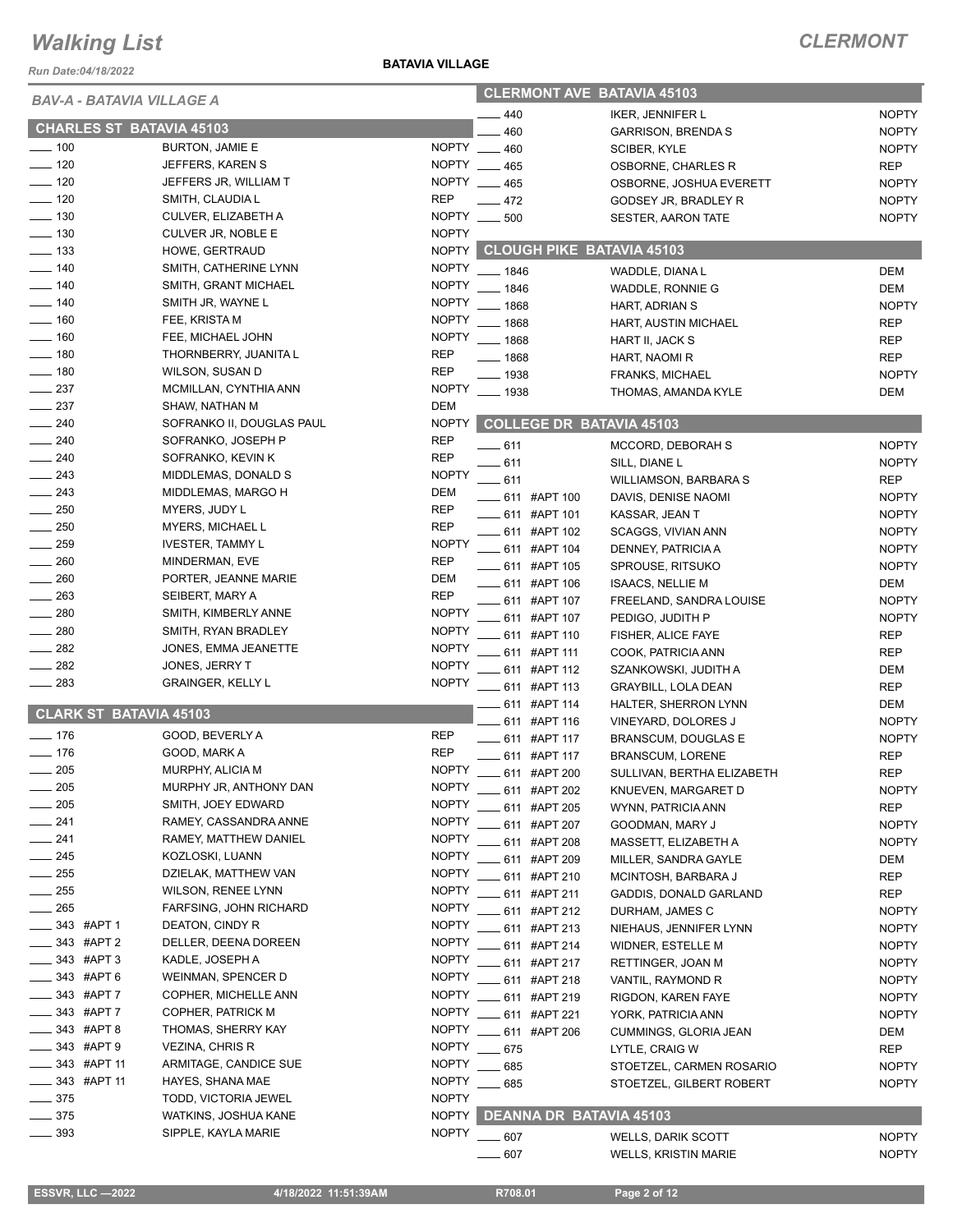*Run Date:04/18/2022*

#### **BATAVIA VILLAGE**

| <b>BAV-A - BATAVIA VILLAGE A</b> |                               |              | $\frac{1}{2}$ 125             | OVERLA, FELICIA L             | <b>NOPTY</b> |
|----------------------------------|-------------------------------|--------------|-------------------------------|-------------------------------|--------------|
|                                  |                               |              | $-130$                        | BANFILL, JACOB WAYNE          | <b>NOPTY</b> |
| <b>DEANNA DR BATAVIA 45103</b>   |                               |              | $-135$                        | MITCHELL, KYLE RILEY          | <b>NOPTY</b> |
| $\equiv$ 610                     | GARZA, GAYLE A                | DEM          | $- 140$                       | <b>BROWN, PATRICIA A</b>      | <b>NOPTY</b> |
| $-610$                           | GARZA, JEREMY D               | DEM          | $- 140$                       | CASSELL, DANIEL NATHAN        | <b>NOPTY</b> |
| $-620$                           | GIVER, SAMUEL L               | <b>NOPTY</b> | $- 140$                       | CASSELL, MICHAEL LEE          | <b>NOPTY</b> |
| $-620$                           | ROWCLIFFE, ERICA              | <b>NOPTY</b> | $-145$                        | OWENS, JAMES E                | <b>REP</b>   |
| $- 711$                          | <b>BRUCE, JUSTIN EVERETTE</b> | <b>NOPTY</b> | $-145$                        | OWENS, KIMBERLY JO            | <b>REP</b>   |
| $- 711$                          | KENNEDY, CLARA T              | <b>NOPTY</b> |                               |                               |              |
| $- 711$                          | MOHAMMAD, ADAM JAMAL SHAKAWAN |              | NOPTY EDITH AVE BATAVIA 45103 |                               |              |
| $- 711$                          | ROSS, WILLIAM NATHANIEL       | <b>NOPTY</b> | $-215$                        | ESTEP, GERALD D               | <b>NOPTY</b> |
|                                  |                               |              | 215                           | ESTEP, LINDA A                | <b>NOPTY</b> |
| <b>DEPOT ST BATAVIA 45103</b>    |                               |              | 230                           | <b>BASTIN, NIKA ANN</b>       | <b>NOPTY</b> |
| $-97$                            | HARGIS, NICHOLAS RAY          | <b>NOPTY</b> | 240                           | DECAMP, CHRISTOPHER M         | <b>NOPTY</b> |
| $\frac{1}{2}$ 97                 | RAMSEY, TONYA JO              | <b>NOPTY</b> | 240                           | MOOREHOUSE, MARVIN DARRYL     | <b>NOPTY</b> |
|                                  |                               |              | 250                           | <b>BURNSIDE, ALLYSA MARIE</b> | <b>NOPTY</b> |
| DIANA AVE BATAVIA 45103          |                               |              | 255                           | HARBRON II, GERALD L          | <b>NOPTY</b> |
| $-401$                           | CANIZARO, BONNIE LOU          | DEM          | $-255$                        | HARBRON, JARRED S             | <b>NOPTY</b> |
| $-421$                           | HOAGLAND KHAMIS, MARY BETH    | NOPTY __ 255 |                               | HARBRON, SHANNA E             | <b>NOPTY</b> |
| $-421$                           | SIMS SMITH, SIERRA MORGAN     | NOPTY __ 260 |                               | VARNEY, JOHNNY                | <b>NOPTY</b> |
| $-421$                           | WISBY, HELEN                  | NOPTY __ 260 |                               | VARNEY, RONDA K               | <b>REP</b>   |
| $-421$                           | WISBY JR, LUTHER RAYMOND      | <b>NOPTY</b> |                               |                               |              |
| $-443$                           | FOOR, NASE M                  |              | NOPTY ELY ST BATAVIA 45103    |                               |              |
| —— 443                           | FOOR, SEAN MICHAEL            | <b>NOPTY</b> | $-403$                        | SMITH, CHRISTOPHER D          | <b>NOPTY</b> |
| $\equiv$ 443                     | PLUMMER, PAMELA JOYCE         | <b>NOPTY</b> | 433                           | THOMPSON, JAMES TRAVIS        | <b>NOPTY</b> |
| $-460$                           | HULL, JEFFREY SCOTT           | <b>NOPTY</b> | 500                           | ROBERTSHAW JR, MICHAEL STEVEN | <b>NOPTY</b> |
| $-460$                           | HULL, RHONDA K                | <b>NOPTY</b> | 500                           | TROUT, TIFFANY A              | <b>NOPTY</b> |
| $-467$                           | SCHAEFFER, SHELBY CHRISTINE   | <b>NOPTY</b> | 525                           | MOSLEY, AMANDA D              | DEM          |
| $\frac{1}{2}$ 467                | TRUSKE, ANDREW J              | <b>NOPTY</b> | 525                           | MOSLEY, BILLIE J              | <b>NOPTY</b> |
| $-467$                           | TRUSKE, DAVID JOEL            | <b>NOPTY</b> | 525                           | MOSLEY, EVAN CONNOR           | <b>NOPTY</b> |
| $-467$                           | ZAGAR, MICHAEL J              | <b>NOPTY</b> | $=$ 570                       | WOODS, JOAN C                 | <b>REP</b>   |
| $\frac{1}{2}$ 480                | EMERY, AUDRA M                | <b>NOPTY</b> | 615                           | MCDOWELL-MILLER, RHONDA K     | <b>REP</b>   |
| $-480$                           | <b>EMERY, CHLOE NICOLE</b>    | <b>NOPTY</b> | $-615$                        | MILLER, JOSEPH A              | <b>REP</b>   |
| __ 480                           | <b>EMERY, ERICH B</b>         | <b>NOPTY</b> | 620                           | <b>BURTON, ROBERT E</b>       | <b>NOPTY</b> |
| $-480$                           | EMERY, JULIA GRACE            | <b>NOPTY</b> | 620                           | <b>BURTON, TIFFANY N</b>      | <b>NOPTY</b> |
| $-500$                           | MYERS, LISA ANNETTE           | <b>NOPTY</b> | 620                           | COOK, AMBER FAYE              | <b>NOPTY</b> |
| $\frac{1}{2}$ 503                | DETELLEM, ASHLY O             | <b>REP</b>   | 659                           | JAMES, JIM A                  | <b>REP</b>   |
| $\frac{1}{2}$ 503                | DETELLEM, JASON R             | <b>REP</b>   | $-660$                        | FELTS, CHRISTOPHER M          | <b>NOPTY</b> |
| $\frac{1}{2}$ 503                | DETELLEM, KALEB OSBORNE       | <b>NOPTY</b> | 660                           | FELTS, STEPHANIE GAIL         | <b>REP</b>   |
| $-517$                           | ERNST, CHARLES WILLIAM        | <b>NOPTY</b> | 660                           | HATFIELD, IAN C               | <b>NOPTY</b> |
| _ 517                            | ERNST, JULIE L                | NOPTY __ 679 |                               | <b>IKER, BRADLEY J</b>        | <b>NOPTY</b> |
| 517                              | RHOTEN, KRISTIN P             | <b>NOPTY</b> | 680                           | ALBRIGHT, JANET C             | <b>REP</b>   |
| 520                              | SIMS, RAMONA SUE              | <b>NOPTY</b> | $-680$                        | ALBRIGHT, RICHARD L           | <b>REP</b>   |
| $\_537$                          | MOOREHEAD, GAYLE A            | DEM          | $-680$                        | BARBRO, ANDREW G              | <b>REP</b>   |
| $-537$                           | MOOREHEAD, LARRY J            | <b>DEM</b>   | .680                          | BARBRO, JEFFREY C             | <b>NOPTY</b> |
| 540                              | <b>HOLMBERG, BECKY E</b>      | <b>NOPTY</b> |                               |                               |              |
| 540                              | HOLMBERG, EDWARD I            | <b>NOPTY</b> | N FIFTH ST BATAVIA 45103      |                               |              |
| 557                              | PETERSON, BRITTANY ANN        | <b>NOPTY</b> | $-18$                         | CLIFF-SCOTT, CODY CHANDLER    | <b>NOPTY</b> |
| $-557$                           | PETERSON, ROBERT BRUCE        | <b>NOPTY</b> | $-18$                         | NORTHCUTT, GARY STEWART       | <b>NOPTY</b> |
| 560                              | HINTON, ETHEL JEAN            | <b>REP</b>   | - 18                          | NORTHCUTT, TERRIA S           | <b>NOPTY</b> |
| 560                              | HINTON, JOE M                 | <b>REP</b>   | . 35                          | <b>GREGORY, GLEN</b>          | <b>NOPTY</b> |
| $-577$                           | LEINBERGER, SHANE             | <b>NOPTY</b> | . 35                          | <b>GREGORY, MICHAEL RAY</b>   | DEM          |
| $-577$                           | NACE, DESTINY DIANE           | <b>NOPTY</b> | . 35                          | <b>GREGORY, MICHELE L</b>     | <b>NOPTY</b> |
| 580                              | LADY, GAYLE A                 | DEM          | - 35                          | <b>GREGORY, NATHAN RYAN</b>   | <b>NOPTY</b> |
| 580                              | LADY, LEWIS H                 | <b>DEM</b>   | $-45$                         | <b>BANKS, HENRY</b>           | <b>NOPTY</b> |
|                                  |                               |              | $-45$                         | ORR, LOGAN ANTHONY            | <b>NOPTY</b> |
| <b>DOUGLAS DR BATAVIA 45103</b>  |                               |              | 66                            | ZARTMAN, KATHLEEN PATRICIA    | <b>NOPTY</b> |
| $\frac{1}{2}$ 115                | SMITH, ANTHONY WAYNE          | NOPTY ___ 85 |                               | <b>KEENAN, THOMAS PATRICK</b> | <b>NOPTY</b> |
| $\frac{1}{2}$ 115                | WALKER, KENNETH JACK          | <b>NOPTY</b> | $-90$                         | MCMANUS, JOHN C               | <b>REP</b>   |
| $- 120$                          | SHEARER, DOUGLAS G            | DEM          | $-90$                         | MCMANUS, KATHERINE ISABEL     | <b>REP</b>   |
| $- 120$                          | SHEARER, TINA M               | <b>DEM</b>   | $-90$                         | <b>MCMANUS, MOIRA B</b>       | DEM          |
| $-120$                           | SHEARER, WILLIAM WYATT NASH   | <b>NOPTY</b> | $-110$                        | GIPSON, JASON T               | <b>NOPTY</b> |
| $-$ 125                          | CARNWATH, RACHEL MORRISON     | <b>NOPTY</b> |                               |                               |              |
|                                  |                               |              |                               |                               |              |
| <b>ESSVR, LLC -2022</b>          | 4/18/2022 11:51:39AM          |              | R708.01                       | Page 3 of 12                  |              |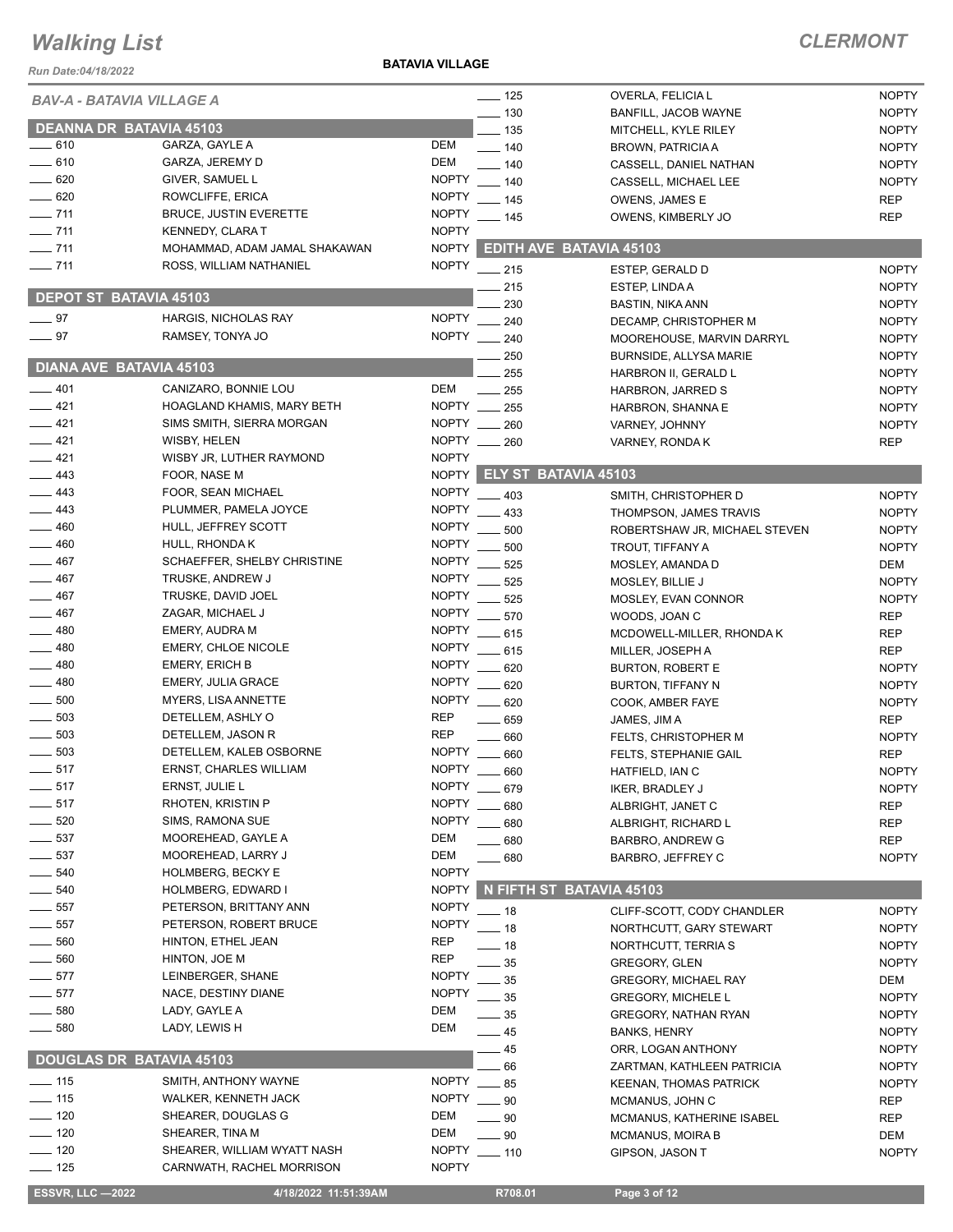*Run Date:04/18/2022*

**BATAVIA VILLAGE**

#### *CLERMONT*

| KUII DAIE.04/10/ZUZZ             |                              |               |                   |                                |              |
|----------------------------------|------------------------------|---------------|-------------------|--------------------------------|--------------|
| BAV-A - BATAVIA VILLAGE A        |                              |               | $- 148$           | MANSOUR, OLIVIA C              | <b>NOPTY</b> |
|                                  |                              |               | $- 148$           | MANSOUR, ZACHARY SCUDDER       | <b>NOPTY</b> |
| N FIFTH ST BATAVIA 45103         |                              |               | $\frac{1}{2}$ 185 | NOSCHANG, JAMES R              | <b>NOPTY</b> |
| $- 110$                          | GIPSON, KARIE H              | $NOPTY$ - 185 |                   | NOSCHANG, RUTH A               | <b>NOPTY</b> |
| $- 120$                          | <b>WILLIS, GRETCHEN M</b>    | <b>REP</b>    |                   |                                |              |
| $\frac{1}{2}$ 145                | <b>BOSWELL, LORI ANN</b>     | <b>NOPTY</b>  |                   | S FOURTH ST BATAVIA 45103      |              |
| $\frac{1}{2}$ 165                | LEICHT, GEORGE P             | <b>DEM</b>    | $\frac{1}{2}$ 55  | COLEY, DONNA MICHELLE          | <b>NOPTY</b> |
| $\frac{1}{165}$                  | LEICHT, ROSEMARY             | <b>DEM</b>    | $\frac{1}{2}$ 55  | <b>GANTT, MICHELLE L</b>       | <b>NOPTY</b> |
| $-215$                           | CASEY, JOSHUA J              | NOPTY __ 95   |                   | PAUL PRINDLE, BRIDGET NICHOLE  | <b>NOPTY</b> |
| $\frac{1}{245}$                  | GIBBS, BRIAN K               | NOPTY __ 112  |                   | CRAVER, SHARON L               | DEM          |
| $\frac{1}{245}$                  | ROSENHOFFER, GARY A          | <b>REP</b>    | $\frac{1}{2}$ 143 | WEST, ADAM JASON               | <b>NOPTY</b> |
| $\frac{1}{245}$                  | ROSENHOFFER, LINDSAY M       | <b>REP</b>    | $\frac{1}{2}$ 143 | WEST, NATASHA LYNN             | <b>NOPTY</b> |
| $\frac{1}{265}$                  | HANDRA, DENISE I             |               | NOPTY __ 160      | GILLESPIE, LINDA J             | <b>NOPTY</b> |
| $\frac{1}{265}$                  | HANDRA, JERRY STEPHEN        | NOPTY __ 170  |                   | FOLEY, PAMELA A                | <b>NOPTY</b> |
| $-265$                           | HANDRA, ROBERT P             |               | NOPTY __ 180      | CHITWOOD, BRANDON KYLE         | <b>NOPTY</b> |
| $-295$                           | DAVIS, ARTHUR JAMES          |               | NOPTY __ 180      | GORDON, CANDACE L              | <b>NOPTY</b> |
| $\frac{1}{2}$ 295                | DAVIS, FREDDIE H             | NOPTY __ 180  |                   | ISON, JORDAN ELIZABETH         | DEM          |
| $\frac{1}{2}$ 295                | DAVIS, RITA A                | NOPTY __ 190  |                   | RAITH, SKYLER CHRISTINE        | <b>NOPTY</b> |
| $\frac{1}{2}$ 295                | <b>HEADEN, BONTRESE C</b>    |               | NOPTY __ 190      | ZAYED, TIFFINEY JANET          | <b>NOPTY</b> |
| $\frac{1}{295}$                  | ROARK, MACAYLIE CHANEL       |               | NOPTY __ 193      | <b>GREENE, SONIA RENEE</b>     | <b>NOPTY</b> |
|                                  |                              |               | $\equiv$ 193      | <b>GREENE, STEVEN</b>          | <b>NOPTY</b> |
| S FIFTH ST BATAVIA 45103         |                              |               |                   |                                |              |
| $\sim$ 50                        | FRANCKHAUSER, TASHA ANN      | <b>NOPTY</b>  |                   | <b>GLEN AVE BATAVIA 45103</b>  |              |
| $\frac{1}{2}$ 50                 | MINEER, JOHN FRANCIS         | NOPTY __ 239  |                   | CANTOR, JULIE M                | <b>NOPTY</b> |
| $\sim$ 50                        | MINEER, SHANNON CAMPBELL     | NOPTY __ 240  |                   | MITCHELL IV, WILLIAM B         | <b>NOPTY</b> |
| $\sim$ 70                        | <b>TEAGUE, KENT D</b>        | NOPTY __ 240  |                   | <b>WILLMAN, ANDREIA</b>        | <b>NOPTY</b> |
| $\sim$ 70                        | <b>TEAGUE, RICHARD WD</b>    | NOPTY __ 254  |                   | KENNEY, AMANDA R               | <b>NOPTY</b> |
| $\sim$ 70                        | <b>TEAGUE, TAMMY MARIE</b>   | NOPTY __ 254  |                   | OWENS, CHRISTOPHER R           | <b>NOPTY</b> |
|                                  |                              |               | 297               | MOERMOND, ERVIN D              | <b>REP</b>   |
| FOREST AVE BATAVIA 45103         |                              |               | 297               | MOERMOND, KELLY J              | <b>REP</b>   |
| $\frac{1}{2}$ 153                | TAYLOR, AMY LYNN             | NOPTY -865    |                   | <b>CROOKS, LARRY S</b>         | <b>REP</b>   |
| $\frac{1}{2}$ 173                | HOWELL, TABITHA RENEE        | NOPTY -865    |                   | <b>CROOKS, ROSEMARY</b>        | <b>REP</b>   |
| $\frac{1}{2}$ 173                | JORDAN III, ARTHUR LEE       | NOPTY -875    |                   | HILE, ALICE E                  | <b>NOPTY</b> |
| $\frac{1}{2}$ 173                | LIPPS, JANICE T              | REP           | $\sim$ 375        | <b>SCAGGS, CHARITY FAYE</b>    | <b>REP</b>   |
| $\frac{1}{2}$ 199                | <b>BOLER, SARAH</b>          |               | NOPTY -875        | <b>SCAGGS, KEVIN M</b>         | <b>REP</b>   |
| $\frac{1}{2}$ 199                | PADGETT, KEVIN S             | NOPTY - 375   |                   | <b>SCAGGS, LESLIE T</b>        | <b>REP</b>   |
| $-209$                           | SIMPSON, STEWART A           | <b>NOPTY</b>  |                   |                                |              |
| $-217$                           | CADIGAN, MAYA ELIZABETH      | <b>NOPTY</b>  |                   | W GLEN AVE BATAVIA 45103       |              |
| $-217$                           | CADIGAN, NINA KATHRYN        | NOPTY __ 173  |                   | ANDERSON, SARAH DIANE          | <b>NOPTY</b> |
| 217                              | EASTMAN, KATHI JO            | NOPTY -       | - 199             | PIERCE, SHIRLEY J              | <b>NOPTY</b> |
| $-220$                           | ROUSH, AMBER LOU             | NOPTY __ 200  |                   | <b>HOLTHAUS, GREGORY ADAM</b>  | <b>NOPTY</b> |
| 220                              | WINKLE, KENDRA LYNN          |               | NOPTY __ 219      | HENDRIGSMAN, BRIAN CHARLES     | <b>NOPTY</b> |
| 236                              | CADWALLADER, EMILY A         | DEM           | $-219$            | KRAUK, BRITTANY MARIE          | <b>NOPTY</b> |
| 236                              | LINDSEY, HOPE                | <b>NOPTY</b>  |                   |                                |              |
| 236                              | WARMAN, GREGORY ALTON        |               |                   | NOPTY GREGORY DR BATAVIA 45103 |              |
| $-262$                           | <b>BRILEY, BRIAN DAVE</b>    |               | NOPTY __ 475      | <b>BELCHER, DARRIN G</b>       | <b>NOPTY</b> |
| $-262$                           | <b>BRILEY, KATIE CECELIA</b> |               | NOPTY __ 475      | BELCHER, STEPHANIE LEE         | <b>NOPTY</b> |
| $-277$                           | COYNE WYLIE, JUDITH KELLIE   |               | NOPTY __ 475      | <b>CHRISTY, BRITTANY MARIE</b> | <b>NOPTY</b> |
| $-277$                           | WOEBER, MATTHEW F            | REP           | $-475$            | CHRISTY, JUSTIN L              | <b>NOPTY</b> |
| $-277$                           | WOEBER, SARA M               | NOPTY __ 478  |                   | PAINTER, SAMANTHA E            | <b>NOPTY</b> |
| $-288$                           | <b>ISAACS, CHRISTINE H</b>   | <b>REP</b>    | $-478$            | ZAGAR, GREGORY J               | <b>REP</b>   |
| $-288$                           | ISAACS, DENNIS H             | NOPTY __ 478  |                   | ZAGAR, LAURA ANNE              | REP          |
| ____ 288                         | KINNER, HELEN M              | REP           | $-480$            | SIMMONS, TERESA M              | <b>NOPTY</b> |
|                                  |                              |               | $-480$            | SIMMONS, WILLIAM R             | <b>NOPTY</b> |
| <b>FOUNDRY AVE BATAVIA 45103</b> |                              |               | 483               | RUBENACKER, JOSEPH R           | <b>NOPTY</b> |
| ____ 145 #STE B                  | TOLLIVER, AMANDA MARIE       | NOPTY __ 485  |                   | KOHL, MARGARET M               | <b>REP</b>   |
| $- 361$                          | BARTON, BRYAN ALEXANDER      | NOPTY __ 500  |                   | GIBBS, CONNIE J                | <b>NOPTY</b> |
| $- 361$                          | BARTON, REBECCA ANNE         |               | NOPTY __ 505      | <b>KESSLER, JANET</b>          | DEM          |
|                                  |                              |               | 520               | HUGHES, STEPHANIE MICHELLE     | <b>NOPTY</b> |
| N FOURTH ST BATAVIA 45103        |                              |               | 520               | OGLETREE, JOSEPH R             | <b>NOPTY</b> |
|                                  |                              | NOPTY -625    |                   | LINDSEY, DWAYNE E              | <b>NOPTY</b> |
| $\_\_60$                         | <b>WALKER, LAWRENCE</b>      |               |                   | SHELEY, SANDRA J               | <b>REP</b>   |
| 63                               | LONG, TIFFANY LOUISE         | NOPTY -840    |                   |                                |              |

**ESSVR, LLC -2022** 4/18/2022 11:51:39AM R708.01 Page 4 of 12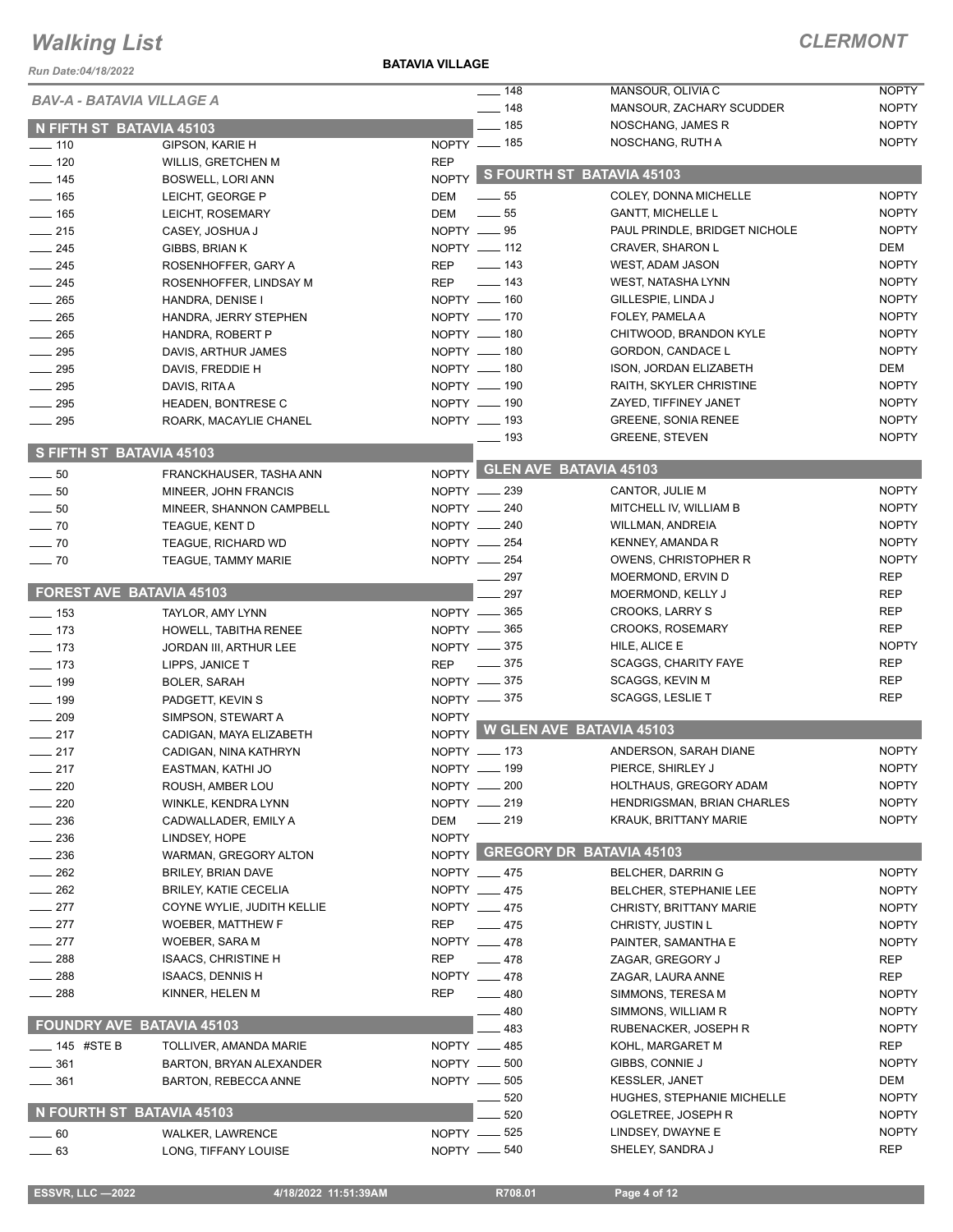#### *Run Date:04/18/2022*

#### **BATAVIA VILLAGE**

| <b>BAV-A - BATAVIA VILLAGE A</b> |                                |                              | 414                     | ABRAMS, CINDY ANN                | <b>NOPTY</b> |
|----------------------------------|--------------------------------|------------------------------|-------------------------|----------------------------------|--------------|
|                                  |                                |                              | $-425$                  | GIBBS, FLORENCE                  | DEM          |
| <b>HULICK DR BATAVIA 45103</b>   |                                |                              | $-430$                  | HUTSON, RONALD K                 | <b>NOPTY</b> |
| $-4244$                          | MILBURN, GINA RANEE            | <b>NOPTY</b>                 | $-430$                  | HUTSON, SHARON K                 | <b>NOPTY</b> |
| $-4250$                          | REICHARD, ANTHONY RAYMOND      | <b>DEM</b>                   | 455 #APT 1              | REDMON, JUDITH A                 | <b>NOPTY</b> |
| $-4250$                          | REICHARD, SANDRA L             | <b>DEM</b>                   | 455 #APT 2              | EMS, MATTHEW DAVID               | <b>NOPTY</b> |
| $-4260$                          | SAYLOR, JESSICA ELAINE JEAN    | <b>NOPTY</b>                 | _455 #APT 2             | <b>EMS, SAMUEL THOMAS</b>        | <b>NOPTY</b> |
| 4260                             | SAYLOR, LAURA M                | <b>NOPTY</b>                 | 455 #APT 3              | <b>MYERS, THOMAS EDWARD</b>      | <b>NOPTY</b> |
| 4264                             |                                | <b>REP</b>                   | 470                     | FEIERTAG, MARY K                 | <b>REP</b>   |
|                                  | NICKLOES, DELORIES K           | <b>NOPTY</b>                 | 470                     | FEIERTAG, ROBERT J               | <b>DEM</b>   |
| 4266                             | SCHUBERT, CYNTHIA GAIL         |                              | 486                     | DHACROI, JORDAN EVERETT          | <b>DEM</b>   |
| $-4266$                          | <b>SCHUBERT, DUSTIN J</b>      | <b>NOPTY</b>                 | 486                     | DHACROI, KRISTEN ELIZABETH       | <b>DEM</b>   |
| $-4272$                          | ERHARDT, CHRISTIAN             | DEM                          | 500                     | CASTLE, CHARLENE                 | <b>REP</b>   |
| $-4272$                          | ERHARDT, NANCY C               | <b>DEM</b>                   | $\equiv$ 500            | CASTLE, LARRY W                  | <b>REP</b>   |
| <b>KAREN DR BATAVIA 45103</b>    |                                |                              |                         |                                  |              |
| $- 1875$                         |                                | <b>NOPTY</b>                 | E MAIN ST BATAVIA 45103 |                                  |              |
|                                  | <b>BIDDLE, CARLA M</b>         | <b>REP</b>                   | - 154 #APT 6            | KAMMER, ROBERT ELZIE             | <b>REP</b>   |
| $-1875$                          | <b>BIDDLE, ROGER B</b>         |                              | NOPTY -8 #APT 1         | SMITH, TRAVIS PAUL               | <b>NOPTY</b> |
| $-1876$                          | <b>VICKERS, BRIAN M</b>        |                              | $-158$ #APT 2           | <b>BARTNIK, BENJAMIN J</b>       | <b>NOPTY</b> |
| $-1876$                          | VICKERS, SARA J                | <b>NOPTY</b>                 | $-158$ #APT 2           | ZEIGLER, PIERCE DAVID            | <b>NOPTY</b> |
| $-1877$                          | ANDERSON, DAVID ERIC           | <b>NOPTY</b>                 | - 174 #APT 2            | SOUTH, SUE C                     | <b>NOPTY</b> |
| $- 1877$                         | ANDERSON, DONNAL               | <b>NOPTY</b>                 | - 176                   | DIXIE, LLYOD WAYNE               | <b>NOPTY</b> |
| $- 1878$                         | BELL, ADAM HOMER               | <b>NOPTY</b>                 | $-180$ #APT 1           | KOONS, COURTNEY N                | <b>NOPTY</b> |
| $- 1878$                         | <b>BELL, HEATHER MICHELLE</b>  | <b>NOPTY</b>                 | $-180$ #APT 1           |                                  |              |
| $-1878$                          | BELL, JOSEPH W                 | <b>NOPTY</b>                 |                         | SAUNDERS, TIMOTHY MATTHEW HAYD   | <b>NOPTY</b> |
| 1880                             | <b>RECHTIN, EVAN ROBERT</b>    | <b>NOPTY</b>                 | _ 196  #3               | SLUBOWSKI, MARY ANN              | <b>NOPTY</b> |
| $-1882$                          | SCOTT, LLOYD H                 | <b>REP</b>                   | 208                     | ECKERLE, LINDA L                 | <b>NOPTY</b> |
| $-1882$                          | <b>SCOTT, SHEREE MILLER</b>    | <b>REP</b>                   | 220 #APT 9              | COOK, KEITH L                    | <b>NOPTY</b> |
| $- 1883$                         | SMITH JR, MICHAEL DOMINIC      | NOPTY -                      | $-221$                  | HNAIHEN, BARBARA A               | <b>NOPTY</b> |
|                                  |                                |                              | ____ 221 #APT 3         | NEWCOME, SARA ANN                | <b>NOPTY</b> |
| KILGORE ST BATAVIA 45103         |                                |                              | 221 #APT 4              | SAYLOR, RONALD DEAN              | <b>NOPTY</b> |
| 550                              | ROGERS, PATRICIA HATTIE        | <b>NOPTY</b>                 | 221 #APT 6              | DALESSANDRO, KATIE L             | <b>NOPTY</b> |
| 550                              | ROGERS, RONALD EUGENE          | <b>REP</b>                   | 221 #APT 7              | FOSTER, RONALD M                 | <b>NOPTY</b> |
| 550 #STE 1                       | POTTER JR, WALTER T            | <b>NOPTY</b>                 | 221 #APT 8              | MURPHY, BARBARA E                | <b>NOPTY</b> |
|                                  |                                |                              | 231                     | <b>BARTLETT, VICTORIA L</b>      | <b>NOPTY</b> |
| 550 #APT 2                       | POTTER, PAULA RACHELLE         | <b>NOPTY</b>                 | 247                     | <b>SEARS, JAMES R</b>            | <b>NOPTY</b> |
| 575                              | JONES, VANESSA D               | <b>NOPTY</b>                 |                         | 250 #APT FLOOR3 FYE, EMILY M     | <b>NOPTY</b> |
| $-575$                           | PHELPS, VINSON LEONARD         | <b>NOPTY</b>                 | 440                     | STEPHAN, TERESA L                | <b>NOPTY</b> |
| $\frac{1}{2}$ 611 #APT 1         | HAMILTON JR, DONALD R          | <b>NOPTY</b>                 | 486                     | WEISBRODT, CRISTIA NICOLE        | <b>NOPTY</b> |
| 611 #APT 2                       | HAMILTON, COURTNEY D           | <b>NOPTY</b>                 | 490                     | GILLIAM, MELISSA M               | <b>NOPTY</b> |
| 611 #APT 4                       | <b>MARTIN, ANTHONY M</b>       | <b>NOPTY</b>                 | _ 515                   | HENSLEY, TIERNEY D               | <b>NOPTY</b> |
| 611 #APT 4                       | MARTIN, JEANNE M               | NOPTY <sup>-</sup>           | $=515$                  | SCHENZ, ZACHARY E                | <b>REP</b>   |
| 611 #APT 5                       | ARMBRUSTER, KIARA MARISSA ANN  | <b>NOPTY</b>                 | 519                     | PUGH, SHANNON L                  | <b>NOPTY</b> |
| _ 611 #APT 5                     | ARMBRUSTER, TARA A             | <b>NOPTY</b>                 |                         | LAHMER, EVAN J                   |              |
| __ 611 #APT 6                    | DEBRILL, ALORA JILLIAN SABRINA | <b>NOPTY</b>                 | 530                     |                                  | <b>NOPTY</b> |
| 611 #APT 8                       | STOVER, SHERRY ANN             | <b>NOPTY</b>                 | 530                     | UTLEY, SAVANNAH LYNN             | <b>NOPTY</b> |
| 611 #APT 9                       | SWARTZ GRAHAM, JESSICA RENEE   | <b>NOPTY</b>                 | 590                     | <b>BENTLEY, MARK B</b>           | <b>NOPTY</b> |
| 611 #APT 10                      | <b>SEXTON, SAMANTHA LEE</b>    | <b>NOPTY</b>                 | 590                     | MCLAUGHLIN, CHRISTINA M          | <b>NOPTY</b> |
| _ 611 #APT 10                    | WAGNER, JASON E                | <b>NOPTY</b>                 | 591                     | MANNING, CONNIE L                | DEM          |
| 611 #APT 11                      | KEITH, LASHONDRA H             | <b>NOPTY</b>                 | 591                     | MANNING, PHILLIP ANDREW          | DEM          |
| $=650$                           | MASCARA, CARLA LEE             | <b>NOPTY</b>                 | 630                     | ANKENBAUER II, DAVID RAYMOND     | <b>NOPTY</b> |
| 650                              | MASCARA, MICHAEL JUSTIN        | <b>NOPTY</b>                 | 630                     | ANKENBAUER, LAUREN ELIZABETH     | <b>NOPTY</b> |
| 650                              | UTLEY, LOGAN DAVID             | <b>NOPTY</b>                 | 630                     | SCOBY, LEAA                      | <b>NOPTY</b> |
| $-700$                           | WILSON, SARAH A                | DEM                          | 630                     | SCOBY, ZACHARY TYLER             | <b>NOPTY</b> |
|                                  |                                |                              | 655                     | SHEA, DENNIS M                   | DEM          |
| $-715$                           | JOHNSON, JOYCE KATHERINE       | <b>NOPTY</b><br><b>NOPTY</b> | 660                     | MITCHELL, ROSEMARY               | <b>REP</b>   |
| <sub>—</sub> 762 #APT A          | <b>BEACH, ANTHONY L</b>        |                              | 676                     | ADAMS, DEBRA S                   | REP          |
| $\frac{1}{2}$ 762 #APT C         | DAVIS, THOMAS W                | <b>NOPTY</b>                 | 676                     | ADAMS, MARK FRANKLIN             | <b>REP</b>   |
| $- 766$                          | WORKMAN, FRANCES J             | <b>NOPTY</b>                 | - 710                   | YOUNG, WANDA L                   | REP          |
| $- 798$                          | FOLEY, KESHAWN MARQUISE        | <b>NOPTY</b>                 |                         |                                  |              |
| $-798$                           | <b>FOLEY, LEROI SCOTT</b>      | <b>NOPTY</b>                 | W MAIN ST BATAVIA 45103 |                                  |              |
| $-798$                           | MAYO, JAMES B                  | <b>NOPTY</b>                 | - 65                    | COOK, MATTHEW JOHN               | <b>NOPTY</b> |
| _798 #APT 2                      | FOLEY JR, TERRENCE LEE         | <b>NOPTY</b>                 | .65                     | COOK, TINA LYNN                  | <b>NOPTY</b> |
|                                  |                                |                              |                         |                                  |              |
| KNAUER AVE BATAVIA 45103         |                                |                              | - 65                    | WOOD, MADISON OLIVIA             | <b>NOPTY</b> |
|                                  |                                |                              | $-85$                   | <b>BANKS TAYLOR, WHITNEY LEE</b> | <b>NOPTY</b> |
| <b>ESSVR, LLC-2022</b>           | 4/18/2022 11:51:39AM           |                              | R708.01                 | Page 5 of 12                     |              |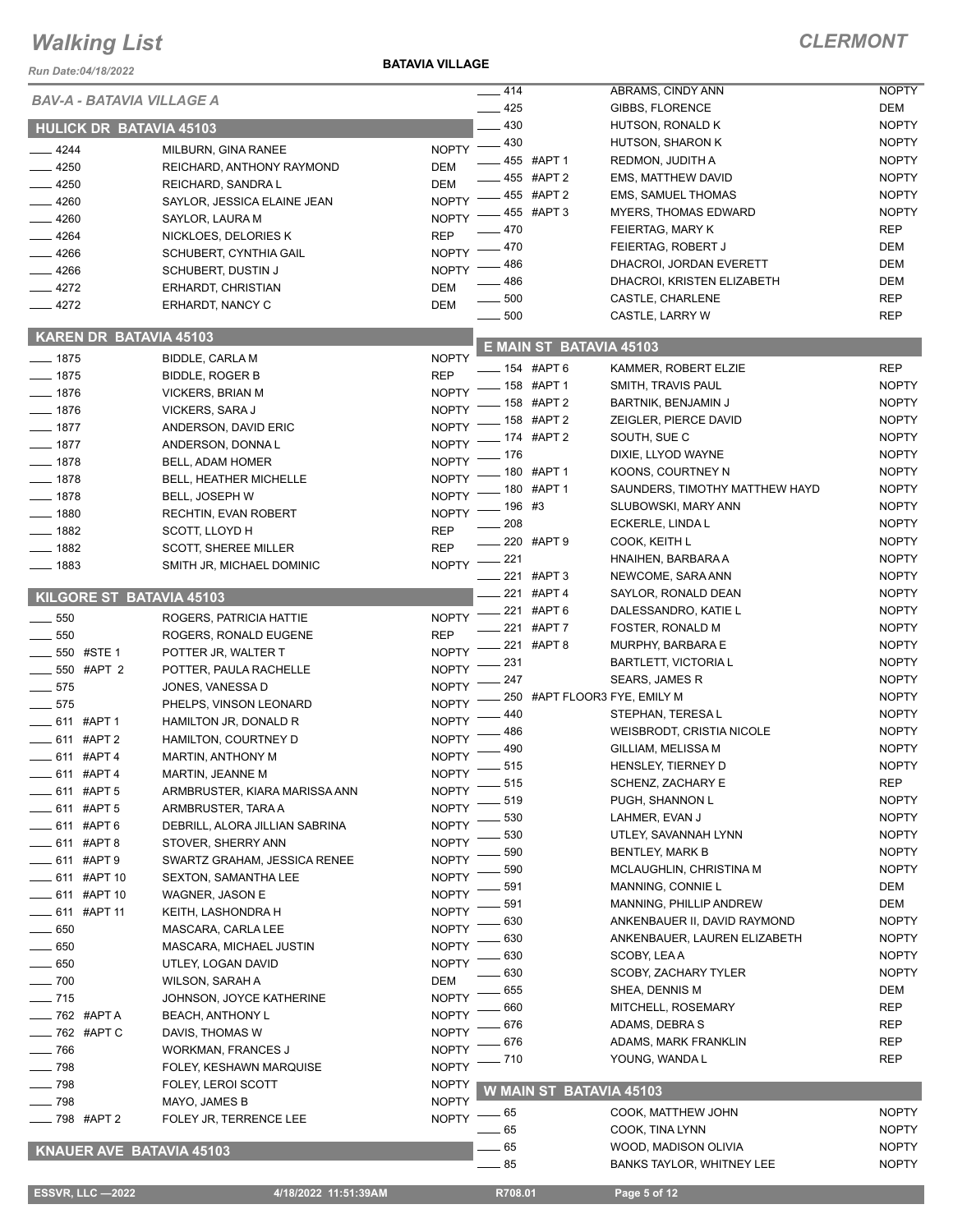#### **BATAVIA VILLAGE**

| <i>ERMONT</i> |  |  |  |  |  |  |  |
|---------------|--|--|--|--|--|--|--|
|---------------|--|--|--|--|--|--|--|

| Run Date:04/18/2022              |                                                   |                              |                    |                      |                                                    |                            |
|----------------------------------|---------------------------------------------------|------------------------------|--------------------|----------------------|----------------------------------------------------|----------------------------|
| <b>BAV-A - BATAVIA VILLAGE A</b> |                                                   |                              | 220                |                      | <b>KETRING, KODY A</b>                             | <b>NOPTY</b>               |
|                                  |                                                   |                              | $\sim$ 230         |                      | TABAR, ERIC PATRICK                                | <b>NOPTY</b>               |
| <b>W MAIN ST BATAVIA 45103</b>   |                                                   |                              | 230                |                      | TABAR, KARINA ANN<br><b>WILLIAMS, BRIAN K</b>      | <b>NOPTY</b><br><b>REP</b> |
| 303                              | CUNNINGHAM, KEVIN D                               | NOPTY - 230<br>NOPTY - 260   |                    |                      | <b>BEAM, DEREK ALAN</b>                            | <b>NOPTY</b>               |
| $- 575$                          | THORNBERRY JR, ROGER DALE                         | NOPTY - 260                  |                    |                      | BEAM, SANDRA LEE                                   | <b>NOPTY</b>               |
| $- 575$<br>____ 575 #UNIT 709    | <b>VICKERY, MIRANDA PAIGE</b>                     | NOPTY -272                   |                    |                      | CONNELLY RUE, ALEC MICHAEL BENJA                   | <b>NOPTY</b>               |
|                                  | ARNOLD, RICHARD L                                 |                              | $\frac{272}{2}$    |                      | SMITH, AMY L                                       | <b>NOPTY</b>               |
| N MARKET ST BATAVIA 45103        |                                                   |                              | 272                |                      | SMITH, THOMAS PAUL                                 | <b>NOPTY</b>               |
| $- 160$                          | WESTPHAL, AMY L                                   | $NOPTY =$                    | - 284              |                      | <b>WALLACE, GENEVIEVE</b>                          | <b>NOPTY</b>               |
| $- 161$                          | HENDRICKSON, JENNIFER LYNN                        | NOPTY -839                   |                    |                      | DENNISON, CHRISTOPHER ANDREW                       | DEM                        |
| $- 161$                          | HENDRICKSON, WILLIAM ELROY                        | NOPTY -845                   |                    |                      | MANSFIELD, JOY B                                   | <b>NOPTY</b>               |
|                                  |                                                   |                              | _____ 355   #APT B |                      | <b>GRANT, RICHARD DUANE</b>                        | <b>NOPTY</b>               |
| S MARKET ST BATAVIA 45103        |                                                   |                              | $-364$             |                      | <b>WOLFFRAM, MATTHEW S</b>                         | <b>REP</b>                 |
| $\frac{1}{2}$ 35                 | DAY, LINDA E                                      | NOPTY -870                   |                    |                      | PADGETT, BROOKE DANIELLE                           | <b>NOPTY</b>               |
| $\frac{1}{2}$ 35                 | MONTAG, LLOYD D                                   | NOPTY -                      | 370                |                      | PADGETT, NICHOLAS JAMES                            | <b>NOPTY</b>               |
| $\frac{1}{2}$ 52                 | ISON, NICHOLAS JAY                                | <b>NOPTY</b>                 | 385                |                      | <b>BARONE, DENISE S</b>                            | <b>REP</b>                 |
| $- 170$                          | <b>WRIGHT, KELLY F</b>                            | NOPTY -                      | 385                |                      | <b>BARONE, DOUGLAS F</b>                           | DEM                        |
|                                  |                                                   |                              | 385                |                      | BARONE, MEREDITH MYFANWY                           | <b>NOPTY</b>               |
|                                  | <b>MEADOW BROOK DR BATAVIA 45103</b>              |                              | 385                |                      | <b>BARONE, NATHANIEL T</b>                         | DEM                        |
| $\frac{1}{2}$ 105                | WALKER, BRANDON A                                 | $N$ OPTY $-$                 | _ 385              |                      | STONER, HAROLD L                                   | <b>NOPTY</b>               |
| $- 106$                          | <b>BARKER, JORDAN ASHLEY</b>                      | <b>NOPTY</b>                 | 388                |                      | CLEVENGER PARKER, TARA SUZANNE                     | <b>NOPTY</b>               |
| $- 106$                          | <b>COURTS, MATTHEW K B</b>                        | <b>NOPTY</b>                 | 410                |                      | PARROTT, EDMUND T                                  | REP                        |
| $\frac{1}{145}$                  | DALTON, DIANA R                                   | <b>DEM</b>                   | 410                |                      | PARROTT, MARY LOU                                  | DEM                        |
| $-$ 145                          | <b>WALTERS, MELODIE RUTH</b>                      | <b>NOPTY</b>                 | 410                |                      | PARROTT, PHILLIP MICHAEL                           | <b>NOPTY</b>               |
| $- 145$                          | <b>WALTERS, THOMAS RANDALL</b>                    | <b>NOPTY</b>                 | .415               |                      | PRYOR, DAVID MICHAEL                               | <b>NOPTY</b>               |
| $\frac{1}{150}$                  | JOHNSON, MELISSA LOUISE                           | <b>NOPTY</b>                 | 415                |                      | PRYOR, REBECCA CHRISTINE                           | <b>NOPTY</b>               |
| $- 175$                          | COLLINS, VICKI RAE                                | <b>REP</b>                   | 435                |                      | POWERS, RANDI NICOLE                               | <b>NOPTY</b>               |
| $- 185$                          | <b>HEDGES, CHRISTINA LYNN</b>                     | <b>NOPTY</b>                 | 440                |                      | ABRAMS, JAMES M                                    | <b>NOPTY</b>               |
| $-$ 185                          | <b>HEDGES, CHRISTOPHER A</b>                      | <b>NOPTY</b>                 | 440                |                      | WITT, JOY DELAINE                                  | REP                        |
| $\equiv$ 185                     | <b>HEDGES, JOYCE L</b>                            | <b>NOPTY</b>                 | 456                |                      | HATLEY, PEGGY C                                    | <b>NOPTY</b>               |
| $-200$                           | THOMPSON, JAMES ADDISON ELVIS                     | <b>NOPTY</b>                 | 456                |                      | <b>HENDRICKS, TAMMY LYNN</b>                       | <b>NOPTY</b>               |
| $-200$                           | THOMPSON, JESSICA JEANETTE                        | <b>NOPTY</b>                 | . 461              |                      | CREAGER, JUNE A                                    | DEM<br><b>REP</b>          |
|                                  |                                                   |                              | _ 461              |                      | FALCK, AMBER HOWARD                                | <b>NOPTY</b>               |
| <b>NORTH ST BATAVIA 45103</b>    |                                                   |                              | — 461<br>_ 461     |                      | <b>FALCK, ASHTON ROSE</b><br><b>FALCK, FRANK T</b> | <b>REP</b>                 |
| $-$ 112                          | DEWEESE, NATHAN PAUL                              | <b>NOPTY</b>                 | 461                |                      | FALCK, HANNAH MARIE                                | <b>NOPTY</b>               |
| $-$ 112                          | DEWEESE, SARAH LORRAINE                           | <b>NOPTY</b>                 | 461                |                      | <b>MASON, RICHARD H</b>                            | <b>REP</b>                 |
| $- 155$                          | OSBORNE, DALE A                                   | <b>NOPTY</b>                 | 470                |                      | <b>BURNS, BRET RICHARD FRANCIS</b>                 | <b>NOPTY</b>               |
| $=$ 160                          | SCHLECHTY, HELGA D                                | <b>NOPTY</b>                 | $-470$             |                      | <b>BURNS, GRANT CHARLES</b>                        | <b>NOPTY</b>               |
| —— 165                           | BEARD, JEANIE L                                   | <b>NOPTY</b>                 | $-470$             |                      | <b>BURNS, MARCY L</b>                              | <b>REP</b>                 |
| $-$ 167                          | PHELPS, IAN MICHAEL                               | <b>NOPTY</b>                 | 489                |                      | COMBS, REBECCA E                                   | <b>NOPTY</b>               |
| $- 167$                          | PHELPS, MARIANNE E                                | <b>NOPTY</b>                 | 490                |                      | BACK, AMY L                                        | <b>NOPTY</b>               |
| $- 167$                          | RENSHAW, EMILY MARIE                              | <b>NOPTY</b>                 | 490                |                      | BACK, SHAWN D                                      | <b>NOPTY</b>               |
| $- 167$                          | STEPHENS, TAYLOR RAE                              | <b>NOPTY</b>                 | 535                |                      | KELCH, ANNA ELIZABETH                              | <b>NOPTY</b>               |
| $- 176$                          | DIRR, GIANNA MARIA                                | <b>NOPTY</b>                 | 565                |                      | HEBERT, ALEXIS M                                   | <b>NOPTY</b>               |
| $- 176$                          | DIRR, JEFFREY W                                   | <b>NOPTY</b>                 | 565                |                      | HEBERT, LAURA A                                    | <b>NOPTY</b>               |
| $- 190$<br>$- 190$               | BOND, ELIZABETH A<br>DEATHERAGE, JACQUELIN NICOLE | <b>NOPTY</b><br><b>NOPTY</b> | 565                |                      | HEBERT, SHELBY TAYLOR KATHERINE                    | <b>NOPTY</b>               |
| $-$ 191                          | NAUSE, AUSTIN JACOB                               | <b>NOPTY</b>                 | 565                |                      | SOWARDS, IAN WAYNE                                 | <b>NOPTY</b>               |
| <b>____</b> 191 #APT A           | FARMER, MICHAEL S                                 | <b>NOPTY</b>                 | 585                |                      | STEIGERWALD, ADAM J                                | <b>NOPTY</b>               |
| ____ 191 #APT A                  | <b>GREENER, STACEY ERIN</b>                       | <b>NOPTY</b>                 | 585                |                      | STEIGERWALD, MEGAN P                               | <b>NOPTY</b>               |
| ____ 191 #APT A                  | NOLAND, LUKE TYLER                                | <b>NOPTY</b>                 |                    |                      |                                                    |                            |
| ____ 191 #APT B                  | NAUSE, CHRISTOPHER J                              | <b>NOPTY</b>                 |                    | <u>OLD</u> BOSTON RD | <b>BATAVIA 45103</b>                               |                            |
| _____ 191   #APT 191 A           | <b>GREENER, JOSEPH LOUIS</b>                      | <b>NOPTY</b>                 | 280                |                      | BOWMAN-NICHOLS, LOIS                               | <b>REP</b>                 |
| $- 209$                          | BELLAMAH, ALEXANDER JOSEPH                        | <b>NOPTY</b>                 | 280                |                      | NICHOLS, NORMAN E                                  | <b>REP</b>                 |
| 209 #APT 1                       | JOHNS, JEFFERY A                                  | <b>NOPTY</b>                 | 295                |                      | SCHERER, AMANDA S                                  | <b>NOPTY</b>               |
| 209 #APT 1F                      | RILEY, TERESAA                                    | <b>NOPTY</b>                 | 295                |                      | SCHERER, CRAIG A                                   | <b>NOPTY</b>               |
| 209 #APT 1R                      | SMITH, JESSICA L                                  | <b>NOPTY</b>                 | 320                |                      | PAPPAS, CHRISTOPHER MICHAEL                        | <b>NOPTY</b>               |
| _ 217 #45103                     | LUCY, GINA RAE                                    | <b>NOPTY</b>                 | 320                |                      | SLATTERY, DOUGLAS S                                | <b>NOPTY</b>               |
| _____ 217 #APT A                 | SANDERS JR, JAMES                                 | <b>NOPTY</b>                 | 320                |                      | TAYLOR, ASHLEIGH AARON                             | <b>NOPTY</b>               |
| $-217$ #APT E                    | DREWRY, BRIAN CHARLES                             | <b>NOPTY</b>                 | 340                |                      | NORTH, DANIEL B                                    | <b>REP</b>                 |
| $-220$                           | <b>GREENE, LISSA RENAE</b>                        | <b>NOPTY</b>                 | 340                |                      | NORTH, JOY A                                       | <b>REP</b>                 |
|                                  |                                                   |                              | 360                |                      | HART, MICHAEL P                                    | <b>REP</b>                 |

|                    | $-2022$ |
|--------------------|---------|
| <b>ESSVR, LLC-</b> |         |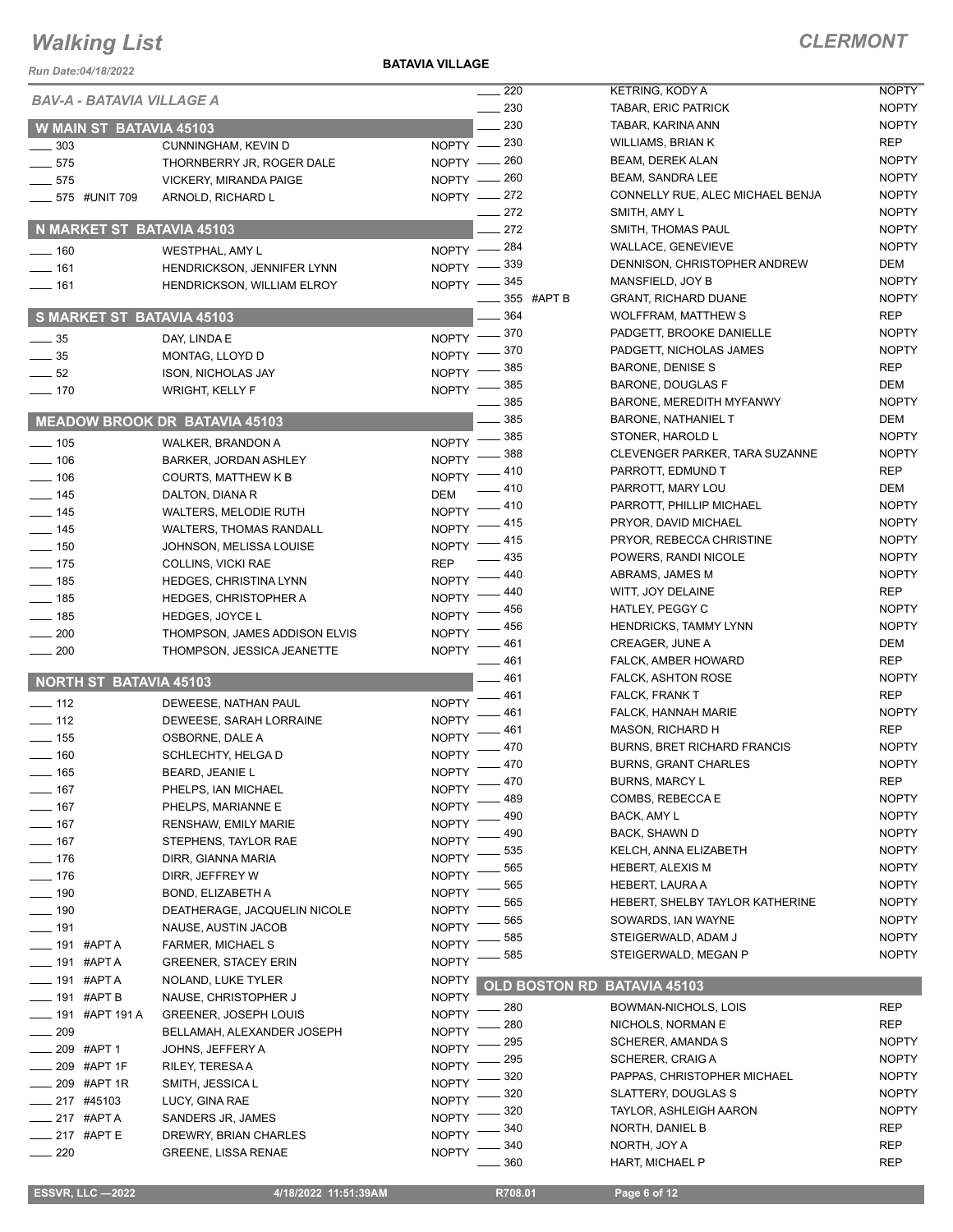*Run Date:04/18/2022*

#### **BATAVIA VILLAGE**

| <b>BAV-A - BATAVIA VILLAGE A</b> |                                      |              | $- 540$                        | HART, JACK S                    | <b>REP</b>   |
|----------------------------------|--------------------------------------|--------------|--------------------------------|---------------------------------|--------------|
|                                  |                                      |              | 540                            | HART, RUTH A                    | <b>REP</b>   |
| OLD BOSTON RD BATAVIA 45103      |                                      |              | 600                            | <b>BALDRICK, BO C</b>           | <b>NOPTY</b> |
| 360                              | SANDERS, SHARON L                    | <b>REP</b>   | $- 600$                        | BALDRICK, JORDAN D              | <b>NOPTY</b> |
| $-400$                           | SMITH JR, DALE J                     | NOPTY __     | 655                            | SMITH, JASON M                  | <b>NOPTY</b> |
| 400                              | SMITH, DEBORAH A                     |              | NOPTY __ 680                   | OWENS, RUTH N                   | <b>NOPTY</b> |
| 460                              | HEALY, SUSAN M                       | <b>REP</b>   | $\frac{1}{2}$ 705              | <b>COLLINS, MICHAEL</b>         | <b>NOPTY</b> |
| $-460$                           | HUFFMAN, MARILYN                     | <b>REP</b>   | $- 705$                        | <b>COLLINS, MICHELE</b>         | DEM          |
| __ 475 #APT 2                    | YORK, THERESA A                      |              | NOPTY __ 705                   |                                 | <b>NOPTY</b> |
| __ 475 #APT 3                    |                                      |              | NOPTY __ 718                   | CULLINS, RAYMOND ELLIOT         |              |
|                                  | MILLER, SHEILA A                     |              |                                | WILSON, KIMBERLY DAWN           | <b>NOPTY</b> |
| $-475$ #APT 3                    | SHUFF, KATRINA MARIE                 |              | NOPTY __ 730                   | VALLEJO, WILLIAM D              | <b>NOPTY</b> |
| __ 475 #APT 4                    | DANIEL, SERGIO MARC                  |              | NOPTY __ 730                   | WORKMAN, STACY F                | <b>NOPTY</b> |
| $-493$                           | JOSPER, ERIC                         |              | NOPTY ___ 730 #APT 4           | SHAW, STEPHANIE D               | <b>NOPTY</b> |
| $-493$                           | WHITMORE, SUZANNE M                  |              | NOPTY ____ 730 #APT 7          | MILLS, RONALD WAYNE             | <b>NOPTY</b> |
| $-493$ #36                       | MORTIMORE, VICTORIA L                |              | NOPTY __ 730 #APT 10           | <b>GATRELL, KYLE ANDREW</b>     | <b>NOPTY</b> |
| $\frac{1}{2}$ 493 #APT 36        | MORTIMORE, TERESA EMILY              |              | NOPTY __ 730 #APT 10           | GATRELL, TYLER MIDDLETON        | <b>NOPTY</b> |
| 493 #APT 37                      | SNYDER, SANDRA LEE                   |              | NOPTY ___ 730 #APT 11          | MAISONET, JOSE ROLANDO          | <b>NOPTY</b> |
| 493 #APT 40                      | <b>CLEPPER, KELLIE SHANNON</b>       | <b>NOPTY</b> |                                |                                 |              |
| 495                              | BRUTON, JESSICA N                    |              | NOPTY PERKINS LN BATAVIA 45103 |                                 |              |
| <sub>_</sub> __ 495 #APT 34      | KIDD, DOUGLAS O                      |              | NOPTY __ 1850                  | ELKINS, JESSE                   | <b>NOPTY</b> |
| <sub>—</sub> 495 #APT 35         | RIDDLE, ZAKARY ALLEN                 |              | NOPTY __ 1850                  |                                 | <b>REP</b>   |
| __ 495 #APT 35                   | VAUGHN, RANDI L                      | <b>NOPTY</b> |                                | FISCHER, JENNIFER K             |              |
|                                  |                                      |              | $- 1850$                       | FISCHER, MICHAEL M              | <b>REP</b>   |
| <b>495 #APT APT 34</b>           | OLDFIELD, MELEAH J                   |              | NOPTY __ 1860                  | STOUDER, DEBRA S                | <b>REP</b>   |
| 497 #APT 21                      | THOMPSON, STEVEN T                   | <b>NOPTY</b> | $- 1860$                       | STOUDER, RODNEY L               | <b>REP</b>   |
| - 497 #APT 22                    | HARPER, KRYSTAL DAWN                 | <b>REP</b>   | $- 1862$                       | <b>WALKER, GLORIA</b>           | <b>DEM</b>   |
| _497 #APT 22                     | SWOPE, COREY T                       | <b>NOPTY</b> |                                |                                 |              |
| __ 497 #APT 23                   | CROWDER, JEREMY E                    | <b>NOPTY</b> | N RIVERSIDE DR BATAVIA 45103   |                                 |              |
| __ 497 #APT 25                   | ANDERSON, STEPHANIE KARON            | <b>NOPTY</b> | $-70$                          | KENNEDY, MICHAEL A              | <b>NOPTY</b> |
| 497 #APT 25                      | MICKLES, JUSTIN SHOOK                | <b>NOPTY</b> | 90                             | <b>BILLINGSLEY, MITZI G</b>     | <b>NOPTY</b> |
| 499 #APT 26                      | MANNING, KAYLA L                     | <b>NOPTY</b> | 90                             | BILLINGSLEY, VICTOR O           | <b>NOPTY</b> |
| 499 #APT 26                      | PAUST, BRANDON R                     | <b>NOPTY</b> | . 90                           | ROWE, ZACHARY LEE               | <b>NOPTY</b> |
| 499 #APT 27                      | SHOEMAKER, MEGAN ASHLEIGH            | <b>NOPTY</b> | $=$ 120                        | GOODSPEED, BRANDI LYNN          | <b>NOPTY</b> |
| _499 #APT 27                     | SIMPSON, TIFFANY R                   | <b>NOPTY</b> | $-120$                         |                                 |              |
| 499 #APT 28                      | DALLAS, TRACIE LIN                   | <b>NOPTY</b> |                                | GOODSPEED, MATTHEW SCOT         | <b>NOPTY</b> |
| 500 #APT 2                       | REEVES, REBECCA ANN                  | <b>NOPTY</b> | $-131$                         | THOMAS, CHARLES R               | <b>REP</b>   |
| 500 #APT 3                       |                                      | <b>NOPTY</b> | $\equiv$ 131                   | THOMAS, NATHAN DANIEL           | <b>NOPTY</b> |
|                                  | <b>BLAIR, JOSHUA DAVID</b>           |              | $\frac{1}{2}$ 133              | THOMAS, DEBORAH L               | <b>NOPTY</b> |
| 500 #APT 3                       | <b>BLAIR, NATAN GIL</b>              | <b>NOPTY</b> | $\frac{1}{2}$ 133              | THOMAS, ELIZABETH MARIE         | <b>REP</b>   |
| 500 #APT 4                       | LAWSON, ALISA RENEE                  | <b>REP</b>   | $- 150$                        | GARRISON, ELIZABETH ANN         | <b>NOPTY</b> |
| 500 #APT 4                       | LAWSON, JAMIE M                      | <b>REP</b>   | $\frac{1}{2}$ 150              | GARRISON, JASON C               | <b>NOPTY</b> |
| $-600$                           | HARTMAN, ALISSA R                    | <b>NOPTY</b> | $-150$                         | <b>GRAVES, GABRIELLE MAREE</b>  | <b>NOPTY</b> |
| 600                              | HARTMAN, MATTHEW R                   | <b>NOPTY</b> | —— 155                         | SLICK, EDWARD J                 | DEM          |
| - 610                            | SULLIVAN, BRIAN P                    | <b>REP</b>   | $-170$                         | FERTIG, HOLLY RUTH              | DEM          |
| $-610$                           | SULLIVAN, JANET LESLIE               | <b>NOPTY</b> | _ 185 #APT C                   | <b>BLAKEMAN, MICHAEL DUSTIN</b> | <b>NOPTY</b> |
| 645                              | PHANEUF, BONNIE F                    | <b>REP</b>   | —— 190                         | LOVING, JENNIFER D              | <b>NOPTY</b> |
| $-645$                           | PHANEUF, DAVID W                     | <b>REP</b>   | $\frac{1}{2}$ 190              | LOVING, JOSEPH R                | <b>NOPTY</b> |
| $-645$                           | PHANEUF, EVAN DAVID                  | <b>REP</b>   | $\frac{1}{250}$                | DAQUILA, KRISTEN RENEE          | <b>REP</b>   |
| $-645$                           | PHANEUF, LINDSAY GAYLE               | <b>REP</b>   |                                |                                 |              |
|                                  |                                      |              | $\sim$ 250                     | DAQUILA, VICTOR F               | <b>NOPTY</b> |
|                                  | OLD SOUTH RIVERSIDE DR BATAVIA 45103 |              | 300                            | KINGSOLVER, SHAWN P             | <b>NOPTY</b> |
|                                  |                                      |              | 300                            | KINGSOLVER, TRACIE L            | <b>NOPTY</b> |
| $-806$                           | BANZIGER, JEREMY ROBERT              | <b>NOPTY</b> |                                |                                 |              |
| $-806$                           | JOHNSON, CASEY DOLORIS               |              | NOPTY S RIVERSIDE DR           | <b>BATAVIA 45103</b>            |              |
| $-810$                           | LOVELL, JOSEPH ALEXANDER             | <b>NOPTY</b> | .89                            | APKING, JUDITH MARY             | <b>NOPTY</b> |
| - 814                            | AKERS II, CALVIN D                   | <b>NOPTY</b> | $-89$                          | RICHARDS, MILDRED A             | <b>NOPTY</b> |
| $-814$                           | AKERS, CATHERINE M                   | <b>NOPTY</b> | $-111$                         | WALLACE, KANDIDA DAWN           | <b>NOPTY</b> |
| _ 4160                           | LARGE, DENISE E                      | <b>NOPTY</b> | $-111$                         | WALLACE, RYAN DAVID             | <b>NOPTY</b> |
| $-4160$                          | STOVER, QUINTON ROY                  | <b>NOPTY</b> | $-127$                         | DUNN, SUZZIE ELAINE             | <b>NOPTY</b> |
| $-4160$                          | STOVER, ROBERT A                     | <b>NOPTY</b> | $-127$                         | STEPHENS, KIMBERLY ANNE         | <b>NOPTY</b> |
| $-4162$                          | SMITH, EMILY J                       | <b>REP</b>   | $- 160$                        | PRESTON, KATHLEEN ELIZABETH     | <b>NOPTY</b> |
|                                  |                                      |              |                                |                                 |              |
|                                  | OLD STATE ROUTE 32 BATAVIA 45103     |              | — 160 #APT 1                   | RIGGINS, TIA M                  | <b>NOPTY</b> |
|                                  |                                      |              | 160 #APT 2                     | MILLER JR, JOHN FREDRICK        | <b>NOPTY</b> |
| 530                              | <b>MEYER, JENNIFER MARY</b>          | <b>DEM</b>   | ____ 160 #APT 2                | WAGNER, LINDA DAWN              | <b>NOPTY</b> |
| 530                              | MEYER, KEITH A                       | DEM          | $- 160$ #APT 3                 | COLSTON JR, KENNY D             | <b>NOPTY</b> |
| $-530$                           | PATRICK, COLLIN JAMES                | <b>NOPTY</b> |                                |                                 |              |
| <b>ESSVR, LLC -2022</b>          | 4/18/2022 11:51:39AM                 |              | R708.01                        | Page 7 of 12                    |              |
|                                  |                                      |              |                                |                                 |              |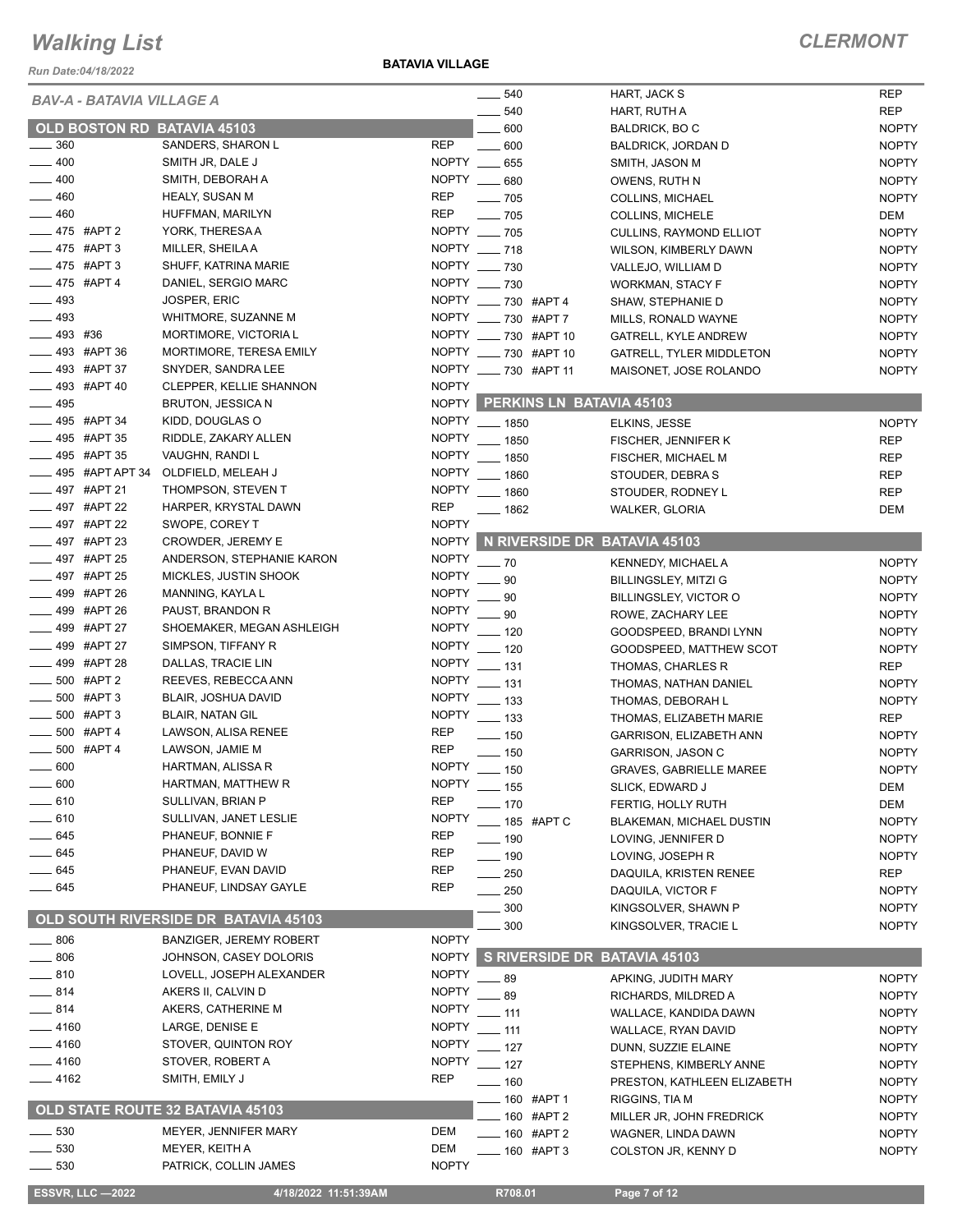*Run Date:04/18/2022*

*BAV-A - BATAVIA VILLAGE A*

**BATAVIA VILLAGE**

| BAV-A - BAIAVIA VILLAGE A       |                   |                                  |              | N SECOND ST BATAVIA 45103 |                                  |              |
|---------------------------------|-------------------|----------------------------------|--------------|---------------------------|----------------------------------|--------------|
|                                 |                   | S RIVERSIDE DR BATAVIA 45103     |              | 160                       | <b>BOCOCK, ATHENA MARIE</b>      | <b>NOPTY</b> |
|                                 | 160 #APT 4        | MULLINS, KARMEN C                | <b>NOPTY</b> | 160                       | MULLINS, CHRISTOPHER N           | <b>NOPTY</b> |
|                                 | 160 #APT 4        | POWELL, KENDALL MORGAN           | <b>NOPTY</b> |                           |                                  |              |
|                                 | 160 #APT 7        | MOORE II, MICHAEL BRENT          | <b>NOPTY</b> |                           | S SECOND ST BATAVIA 45103        |              |
|                                 | 160 #APT 7        | WAGNER, DYLANN MCCANE            | <b>NOPTY</b> | 60                        | WILSON, SHELIA ANN               | <b>REP</b>   |
|                                 | $-161$ #APT B     | BANZIGER, JACOB ARRON            | <b>NOPTY</b> | 75                        | <b>GRIFFITH, DOLLY LOUISE</b>    | <b>NOPTY</b> |
|                                 | $\_$ 161 #SUITE B | ZIMMERMAN, KATRINA MICHELLE      | <b>NOPTY</b> | 75                        | MELZER, CHRISTOPHER ANDREW       | <b>NOPTY</b> |
| $- 177$                         |                   | CARNICOM, ELLIOTT ANTHONY        | <b>NOPTY</b> | 76                        | CARNEY, NETILIE BARBARA          | <b>REP</b>   |
| $-177$                          |                   | <b>GORDON III, JACK ROBERT</b>   | <b>NOPTY</b> | . 155                     | HALL, AUSTIN J                   | <b>NOPTY</b> |
| $- 177$                         |                   | <b>HAZLETT, CRAIG W</b>          | <b>NOPTY</b> | 155                       | HALL-STUMP, BEVERLY D            | <b>NOPTY</b> |
| ____ 190 #APT 1                 |                   | SETTY, ALICE F                   | <b>NOPTY</b> | - 155                     | STUMP, MATTHEW A                 | <b>NOPTY</b> |
| <b>_____ 190 #APT 1</b>         |                   | ZEBICK, BRITTANY N               | <b>NOPTY</b> | - 191                     | FELTS, EMILY S                   | <b>NOPTY</b> |
|                                 | __ 190 #APT 2     | POLLOCK, STEPHEN RALPH           | <b>NOPTY</b> |                           |                                  |              |
|                                 | 190 #APT 3        | SMITH, STEVEN JAMES              | <b>NOPTY</b> |                           | SHELLEY DR BATAVIA 45103         |              |
|                                 | 190 #APT 4        | HOWELL, NICOLE MARIE             | <b>NOPTY</b> | 430                       | MARTINEZ, ANTHONY MICHAEL        | <b>DEM</b>   |
|                                 | 190 #APT 6        | HARON JR, PHILLIP ROGER          | <b>NOPTY</b> | 430                       | SHIRES, KATHRYN SARAH            | <b>DEM</b>   |
|                                 | 190 #APT 8        | ABBOTT, STACI ANN                | <b>NOPTY</b> | 445                       | WEST, KYLE R                     | <b>NOPTY</b> |
| $-197$                          |                   | RAMOS, CONNIE H                  | <b>NOPTY</b> | 445                       | WEST, SANDRA K                   | <b>REP</b>   |
| 201                             |                   | BOETTCHER, WAYNE E               | <b>NOPTY</b> | 450                       | MILLER, CHASE E                  | <b>REP</b>   |
| 203                             |                   | <b>GELTER, SHEILA M</b>          | <b>DEM</b>   | 450                       | MILLER, PAIGE B                  | DEM          |
| 205                             |                   | <b>BREWER, PATRICIA C</b>        | <b>NOPTY</b> | 465                       | <b>HEMING, BERNIECE MARY</b>     | <b>NOPTY</b> |
| 205                             |                   | FELIX, TRACY L                   | <b>NOPTY</b> | 465                       | HEMING JR, EDWARD W              | <b>NOPTY</b> |
| $-213$                          |                   | <b>BAILEY, AMBER R</b>           | <b>NOPTY</b> | 470                       | WAITE, JOHN D                    | <b>REP</b>   |
| $-213$                          |                   | TAPER, ELIZABETH A               | <b>NOPTY</b> | 470                       | WAITE, MARY J                    | <b>REP</b>   |
| $-221$                          |                   | FELIX, COLE DEVIN                | <b>NOPTY</b> | 490                       | MELVIN, JOHN A                   | <b>REP</b>   |
| 223                             |                   | COLLINS, CATHY ANN               | <b>REP</b>   | 490                       | MELVIN, POLLY A                  | <b>REP</b>   |
| 225                             |                   | COFRANCESCO, BRENDAN JAMES       | <b>NOPTY</b> | 510                       | ROMANO, CHRISTINA                | <b>REP</b>   |
| $-225$                          |                   | ZUGG, MONNIE REBECCA             | <b>REP</b>   | 530                       | JOHNSON, EMILY GRACE             | <b>NOPTY</b> |
| 233                             |                   | BELCHER, BRENNAN A               | <b>NOPTY</b> | 530                       | JOHNSON, RYAN D                  | <b>NOPTY</b> |
| $\sim$ 235                      |                   | WILLIAMS, CHRISTINA M            | <b>NOPTY</b> | 550                       | FELTS, BRIAN C                   | <b>NOPTY</b> |
|                                 | 237 #APT 106      | ISON, JOHN                       | <b>REP</b>   | 550                       | FELTS, BRONWYN DONATA            | <b>NOPTY</b> |
| 280                             |                   | SAUNDERS, AMY LEA                | <b>NOPTY</b> | 550                       | MILLER, MCKENZIE BLAKE           | <b>NOPTY</b> |
| 320                             |                   | DECKER, HOLLY A                  | <b>NOPTY</b> | 555                       | NAUSE, CHARLES RUSSELL           | <b>REP</b>   |
| 340                             |                   | KINNER, CLAIRE MARIE             | <b>NOPTY</b> | 555                       | NAUSE, LOIS ANN                  | <b>REP</b>   |
| 340                             |                   | KINNER, ETHAN SAMUEL             | <b>NOPTY</b> | 620                       | MOHRFIELD, ELIZABETH A           | DEM          |
| 340                             |                   | KINNER, JAMIE JOANNE             | <b>REP</b>   | 620                       | MOHRFIELD, MARK F                | <b>REP</b>   |
| $-340$                          |                   | KINNER, MICHAEL S                | <b>REP</b>   | 625                       | PORTER, SUSAN L                  | <b>REP</b>   |
| 390                             |                   | <b>BACH, JEFFREY T</b>           | <b>NOPTY</b> | 625                       | PORTER, THOMAS G                 | <b>REP</b>   |
| $-430$                          |                   | TYNER, JASON R                   | <b>NOPTY</b> | 640                       | <b>BRESSERT, MICHELLE L</b>      | <b>REP</b>   |
| 430                             |                   | TYNER, KASSANDRA ELIZABETH       | <b>NOPTY</b> | 640                       | NAUSE, PHILLIP C                 | <b>REP</b>   |
| 460                             |                   | <b>WILLIAMSON, MARK A</b>        | <b>NOPTY</b> | 655                       | CLIFFORD, JULIE KATHLEEN         | DEM          |
| $-630$                          |                   | HENDERSON, DONALD L              | <b>REP</b>   | 655                       | CLIFFORD, KEITH A                | DEM          |
| 630                             |                   | HENDERSON, MICHAEL JOSEPH        | <b>NOPTY</b> | 660                       | STEWART, BENJAMIN RAYMOND        | <b>REP</b>   |
| 650                             |                   | FOSTER, CRYSTAL KAY              | <b>NOPTY</b> | 700                       | MOORE, DAVID B                   | <b>REP</b>   |
| 660                             |                   | LARGE, TYLER STEPHEN             | <b>NOPTY</b> | 700                       | SKIDMORE, DEBORAH ANN            | <b>REP</b>   |
| 660                             |                   | SHERMAN, ALYSSA M                | <b>NOPTY</b> | 708                       | COLLINGSWORTH JR, PHILLIP BRIAN  | <b>NOPTY</b> |
| _ 700                           |                   | BROWN, BARBARA J                 | <b>NOPTY</b> | 708                       | COLLINGSWORTH, SHARLENAE FAITH   | <b>NOPTY</b> |
| $-700$                          |                   | BROWN, TRAVIS JO                 | <b>NOPTY</b> | 708                       | WASHBURN, CHRISTOPHER DAVID      | <b>NOPTY</b> |
| 770                             |                   | TAYLOR, PHILIP FRANK             | <b>NOPTY</b> | 716                       | PHENIX, ROBERT CASE              | DEM          |
| $-770$                          |                   | TAYLOR, SARAH ELIZABETH          | <b>NOPTY</b> | 730                       | <b>MILLS, RUSTY T</b>            | <b>REP</b>   |
| 806                             |                   | CONYERS, RAYMON L                | <b>NOPTY</b> | 730                       | MILLS, SANDRA MICHELLE           | <b>REP</b>   |
| 806<br>$\overline{\phantom{0}}$ |                   | WINGHAM, HUBERT MICHAEL VAUGHN   | <b>NOPTY</b> | 730                       | MILLS, TIFFANY LOUISE            | <b>NOPTY</b> |
| $- 810$                         |                   | <b>WATKINS, COURTNEY GABRIEL</b> | <b>NOPTY</b> | 735                       | WIRMEL, RICHARD BRUCE            | <b>REP</b>   |
| 810                             |                   | YANKEY, DANIEL ROBERT            | <b>NOPTY</b> | 750                       | <b>CRAWFORD, GARRETT MICHAEL</b> | <b>NOPTY</b> |
| $-814$                          |                   | FREEMAN, CARROLL J               | <b>NOPTY</b> | 750                       | CRAWFORD, NHUVI KRIS             | <b>NOPTY</b> |
| $-818$                          |                   | MURPHY, MAYBELLE C               | <b>NOPTY</b> | 755                       | BLACK, CAROLYN S                 | <b>NOPTY</b> |
| ____ 841                        |                   | POTTER, KATHRYN K                | <b>NOPTY</b> |                           |                                  |              |
| $-847$                          |                   | GOODSPEED, CARLA D               | <b>NOPTY</b> |                           | N SIXTH ST BATAVIA 45103         |              |
| _ 847                           |                   | GOODSPEED, SCOT                  | <b>NOPTY</b> | 20                        | COLONEL, JOHN D                  | <b>NOPTY</b> |
| _ 849                           |                   | <b>HUGHES, PRESTON EUGENE</b>    | <b>NOPTY</b> | 20                        | MALIN, MELINDA M                 | <b>NOPTY</b> |
| _ 849                           |                   | HUGHES, SHELLEY ANN              | <b>NOPTY</b> |                           |                                  |              |

**ESSVR, LLC -2022 4/18/2022 11:51:39AM** R708.01 **Page 8 of 12**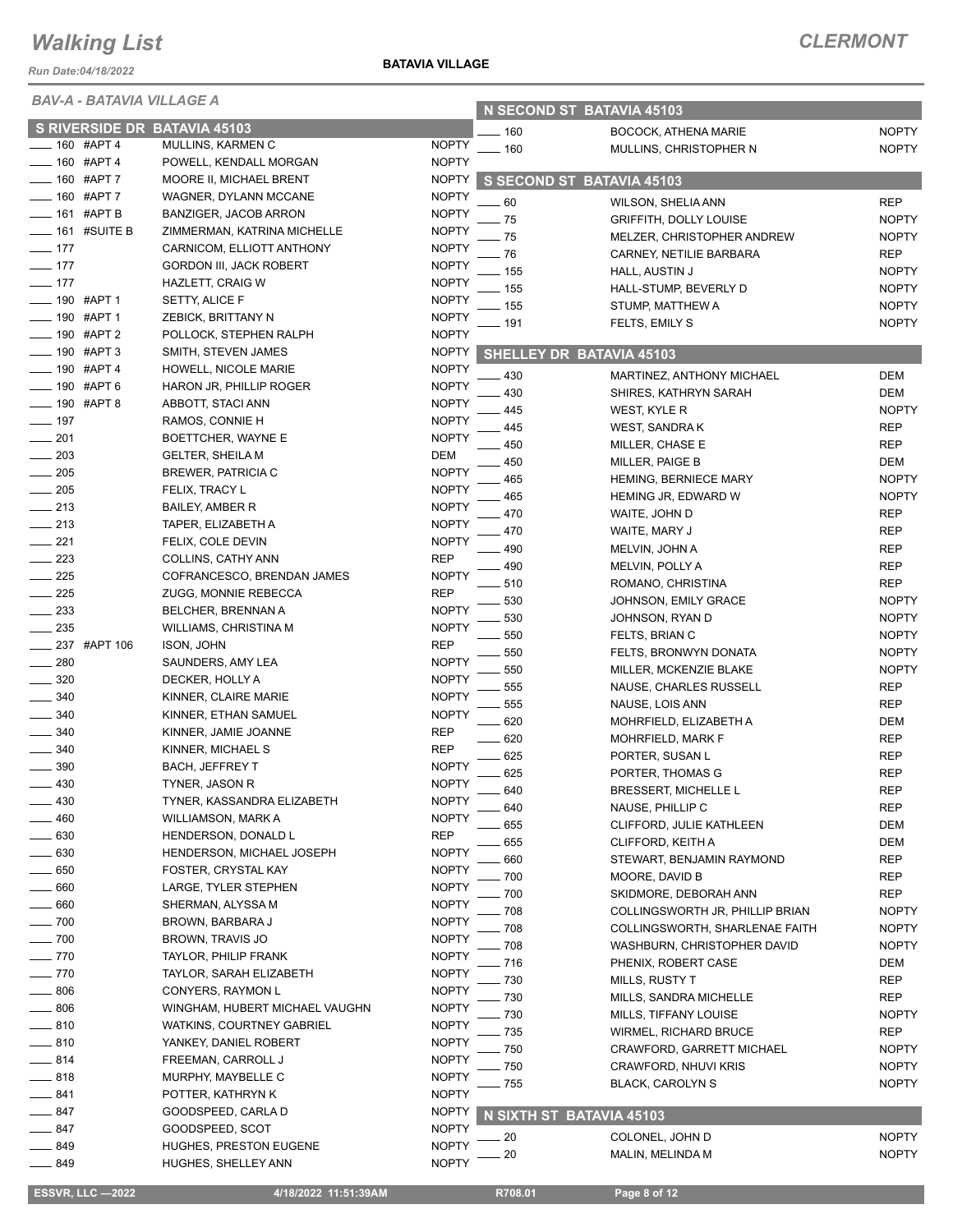*Run Date:04/18/2022*

**BATAVIA VILLAGE**

|                                       |                                   |              | 285                      |                                | SCHULTZ, COURTNEY BRYNN             | <b>REP</b>   |
|---------------------------------------|-----------------------------------|--------------|--------------------------|--------------------------------|-------------------------------------|--------------|
| <b>BAV-A - BATAVIA VILLAGE A</b>      |                                   |              | $\frac{1}{285}$          |                                |                                     | <b>REP</b>   |
|                                       |                                   |              | $\sim$ 295               |                                | SCHULTZ, JUSTIN WILLIAM             | <b>NOPTY</b> |
| N SIXTH ST BATAVIA 45103<br>$\sim$ 20 |                                   |              | NOPTY __ 295             |                                | BATEMAN, BENJAMIN GRANT             |              |
|                                       | ROSS, LAURA K                     |              | NOPTY __ 310             |                                | BATEMAN, JENNY R                    | <b>NOPTY</b> |
| $-50$ #APT 1                          | MARKING, BYRON AVERY              |              | NOPTY __ 310             |                                | STATON, STEPHEN M                   | <b>REP</b>   |
| $\frac{1}{2}$ 50 #APT 2               | MARKING, REBECKA ELLEN            |              |                          |                                | <b>STATON, SUSAN L</b>              | <b>REP</b>   |
| $\sim$ 80                             | LEU, ELIZABETH A                  | <b>REP</b>   | $\frac{1}{2}$ 325        |                                | MOORE, REBECCA LAYNE                | <b>NOPTY</b> |
| $\frac{1}{2}$ 80                      | LEU, TIMOTHY R                    | <b>REP</b>   | $\frac{1}{2}$ 325        |                                | PARSLEY, AMANDA NICOLE              | <b>NOPTY</b> |
| $- 111$                               | HARE, KODI DANIELLE               |              | NOPTY __ 325             |                                | VANCE, AUSTIN DEAN                  | <b>NOPTY</b> |
| $\frac{1}{111}$                       | HARE, WILLIAM B                   |              | NOPTY __ 340             |                                | MCCONNELL, CRYSTAL DAWN             | <b>NOPTY</b> |
| $\frac{1}{2}$ 127                     | DINGO, JOHN P                     | <b>REP</b>   | $\frac{1}{2}$ 340 #APT A |                                | <b>KEELER, SUE</b>                  | <b>NOPTY</b> |
| $\frac{1}{2}$ 130                     | HIXON, RAMONA                     | DEM          | $\frac{1}{2}$ 340 #APT A |                                | PHILHOWER, MALLORIE JUNE            | <b>NOPTY</b> |
| $- 141$                               | RADCLIFF, TAMMY S                 |              | NOPTY __ 345             |                                | PULLIAM, ELIZABETH A                | <b>NOPTY</b> |
| $- 141$                               | ZIGGAS, ANTHONY W                 | <b>REP</b>   | $\frac{1}{2}$ 345        |                                | PULLIAM, JEFFREY KENNETH            | <b>NOPTY</b> |
| $\frac{1}{2}$ 155                     | COOPER, AUBREY MARIE              |              | NOPTY __ 361             |                                | ELLIOTT, JENNIFER H                 | REP          |
| $\frac{1}{2}$ 155                     | COOPER, LILLIAN RUTH              |              | NOPTY __ 370             |                                | REARDON, DEBBIE J                   | <b>NOPTY</b> |
| $- 179$                               | AUTRY, MICHAEL T                  |              | NOPTY __ 385             |                                | HOLTZCLAW, KRISTINA MARIE           | <b>NOPTY</b> |
| $- 179$                               | TOWNEND, ABBY G                   |              | NOPTY __ 395             |                                | MORGAN, KATELYN ADRIANE             | <b>NOPTY</b> |
| 267                                   | BLEVINS, MARY C                   |              | NOPTY __ 395             |                                | <b>MORGAN, TERRI ANN</b>            | <b>NOPTY</b> |
| $-270$                                | CAMPBELL, TYLER MATTHEW           |              | NOPTY __ 455             |                                | HARDEN, EMILY MARIE                 | DEM          |
| $-270$                                | LARKIN, MARY JO                   | <b>NOPTY</b> |                          |                                |                                     |              |
|                                       |                                   |              |                          |                                | STATE ROUTE 222 BATAVIA 45103       |              |
| <b>SPRING ST BATAVIA 45103</b>        |                                   |              | 4470                     |                                | ALLEN, CHRISTOPHER DANIEL           | <b>NOPTY</b> |
| $-171$                                | <b>BURKE, KEVIN DANIEL</b>        | <b>NOPTY</b> |                          |                                |                                     |              |
| $- 171$ #8                            |                                   |              |                          |                                | NOPTY STREAMSIDE DR BATAVIA 45103   |              |
|                                       | MAY, STACI L                      |              |                          |                                |                                     |              |
| ___ 171 #APT 6                        | ALFORD, MARK A                    | <b>REP</b>   | $-2199$                  |                                | PENNINGTON, DAWN N                  | <b>NOPTY</b> |
| $- 171$ #APT 6                        | WELLERDING, CHRISTIAN ERIC        |              | NOPTY __ 2199            |                                | PENNINGTON, PETER A                 | <b>NOPTY</b> |
| $- 171$ #APT 7                        | <b>BROOKS, SONYA RENEE</b>        |              | NOPTY __ 2199            |                                | PENNINGTON, PETER NICHOLAS          | <b>NOPTY</b> |
| $- 171$ #APT 7                        | <b>MYERS, CHRISTOPHER RUSSELL</b> |              | NOPTY __ 2203            |                                | POWERS, ERIC STEVEN                 | <b>NOPTY</b> |
| <b>___ 171 #APT 7</b>                 | MYERS, DAVID M                    |              | NOPTY 2203               |                                | SHINKLE, DEVAN M                    | <b>NOPTY</b> |
| $- 171$ #APT 8                        | MONTGOMERY, EDNAMAE               |              | NOPTY __ 2215            |                                | WEIDLE, ANDRIA SUE                  | <b>NOPTY</b> |
| ___ 171 #APT 10                       | PARTIN, KERRI B                   |              | NOPTY __ 2218            |                                | FISHER, EDITH A                     | <b>NOPTY</b> |
| $-171$ #APT 11                        | HUGHES, DEE W                     |              | NOPTY __ 2223            |                                | HUBER, BRANDON JAMES                | <b>NOPTY</b> |
| $\frac{1}{2}$ 171 #APT 13             | KEITH, ANTHONY SCOTT              |              | NOPTY __ 2227            |                                | MANLEY, SAVANNAH                    | <b>NOPTY</b> |
| $\frac{1}{2}$ 171 #APT 14             | <b>GAINES, HEATHER RENEE</b>      |              | NOPTY __ 2229            |                                | SLAGLE, DANIELLE LEE                | <b>NOPTY</b> |
| $\frac{1}{2}$ 171 #APT 14             | THOMAS II, BILLY J                | <b>REP</b>   | $-2229$                  |                                | SLAGLE, MICHAEL LEE                 | <b>NOPTY</b> |
| $\frac{1}{2}$ 171 #APT 14             | THOMAS, FELICIA A                 |              | NOPTY 2230               |                                | <b>GALLAGHER, MICHAEL TRENT</b>     | <b>REP</b>   |
| $- 171$ #APT 15                       | <b>BUSCH IV, WALTER A</b>         | <b>NOPTY</b> |                          |                                |                                     |              |
| ____ 171 #APT 15                      | WELCH, NATASHA ANN                |              |                          | NOPTY N THIRD ST BATAVIA 45103 |                                     |              |
| ____ 171 #APT 16                      | LLOYD, CHARLENE F                 | <b>NOPTY</b> |                          |                                |                                     | <b>NOPTY</b> |
| __ 171 #APT 16                        | MYERS, TAMARA ANN                 | NOPTY __ 90  |                          | 50 #UNIT 1                     | <b>COURTER, ZACHARY T</b>           |              |
| $-171$ #APT 17                        |                                   | <b>NOPTY</b> |                          |                                | WADDLE, TIFFANY R                   | DEM          |
|                                       | CORNES, JAMES E                   |              | $-123$                   |                                | DORSEY, ALICIA LIN                  | <b>NOPTY</b> |
| ____ 171 #APT 17                      | PRUITT, JOHN HOSEA                | <b>NOPTY</b> | ____ 123                 |                                | DORSEY, RANDALL TODD                | <b>REP</b>   |
| $\frac{1}{2}$ 171 #APT 18             | ORTIZ, TIFFANY MARIE              | <b>NOPTY</b> | $- 162$                  |                                | TAULBEE, JOSEPH B                   | DEM          |
| ___ 171 #APT 18                       | ORTIZ NIEVES, JONATHAN            | <b>NOPTY</b> | $-$ 162                  |                                | TAULBEE, KELLY MICHELLE             | DEM          |
| $\frac{1}{2}$ 199                     | HAYES, SHIRLEY A                  | <b>NOPTY</b> |                          |                                |                                     |              |
| $- 199$                               | LARTER, JACOB A                   |              |                          | NOPTY S THIRD ST BATAVIA 45103 |                                     |              |
| $-199$                                | LARTER, LAURA CLAIRE              | <b>NOPTY</b> | $-165$                   |                                | KEFFER, MARY MADELINE BARBOUR       | DEM          |
| $\frac{1}{205}$                       | FLETCHER, BRIAN MICHAEL           | <b>NOPTY</b> | . 165                    |                                | PAWELKOP, AMBER NICOLE              | DEM          |
| $-205$                                | FLETCHER, KRISTIN N               | <b>NOPTY</b> | . 165                    |                                | PAWELKOP, DANIEL RYAN               | <b>NOPTY</b> |
| $-226$                                | MONTOYA ESQUIVEL, JUAN MANUEL     | <b>NOPTY</b> | $-190$                   |                                | YORK, AMBER M                       | <b>NOPTY</b> |
| $-226$ #APT 1                         | WEHRUM, EMMA L                    | <b>NOPTY</b> |                          |                                |                                     |              |
| 235 #RM 2                             | SIPPLE, ERNEST C                  | <b>NOPTY</b> |                          |                                | <b>VALLEYBROOK CT BATAVIA 45103</b> |              |
| 245                                   | <b>SCALES, CHRISTIE DAWN</b>      | <b>NOPTY</b> |                          |                                |                                     |              |
| 245                                   | SCALES, STEVEN A                  | <b>NOPTY</b> | 2404                     |                                | KOEPPE JR, JOHN PAUL                | <b>NOPTY</b> |
| 250                                   | <b>BRASFIELD, LEE E</b>           | <b>NOPTY</b> | 2409                     |                                | <b>CUPP, JOSHUA LEE</b>             | <b>NOPTY</b> |
|                                       |                                   |              | 2409                     |                                | <b>CUPP, LINDSEY M</b>              | <b>NOPTY</b> |
| 250                                   | BRASFIELD, NOAH LEE               | <b>NOPTY</b> | 2428                     |                                | HALL, JESSICA CARRIE                | <b>NOPTY</b> |
| 250                                   | <b>BRASFIELD, PATRICIA A</b>      | <b>REP</b>   | 2429                     |                                | <b>GRAHAM IV, CHARLES ALBERT</b>    | <b>NOPTY</b> |
| 257 #APT 2                            | <b>VEST, MARTHA ELLEN</b>         | <b>NOPTY</b> | 2432                     |                                | DELUCA, JONI K                      | <b>NOPTY</b> |
| _ 257 #APT 3                          | PIERCEFIELD, STEPHANIE LEE        | <b>NOPTY</b> | 2433                     |                                | <b>WALKER, ARMAND</b>               | <b>NOPTY</b> |
| $-267$ #APT B                         | FOLEY, NATASHA MONIQUE            | <b>NOPTY</b> |                          |                                |                                     |              |
| $\frac{1}{275}$                       | SAIDLEMAN, HELMI A                | DEM          |                          |                                | <b>VICTORIA AVE BATAVIA 45103</b>   |              |
| $-275$                                | SAIDLEMAN, KATHERINE              | <b>NOPTY</b> |                          |                                |                                     |              |
|                                       |                                   |              |                          |                                |                                     |              |
| <b>ESSVR, LLC -2022</b>               | 4/18/2022 11:51:39AM              |              | R708.01                  |                                | Page 9 of 12                        |              |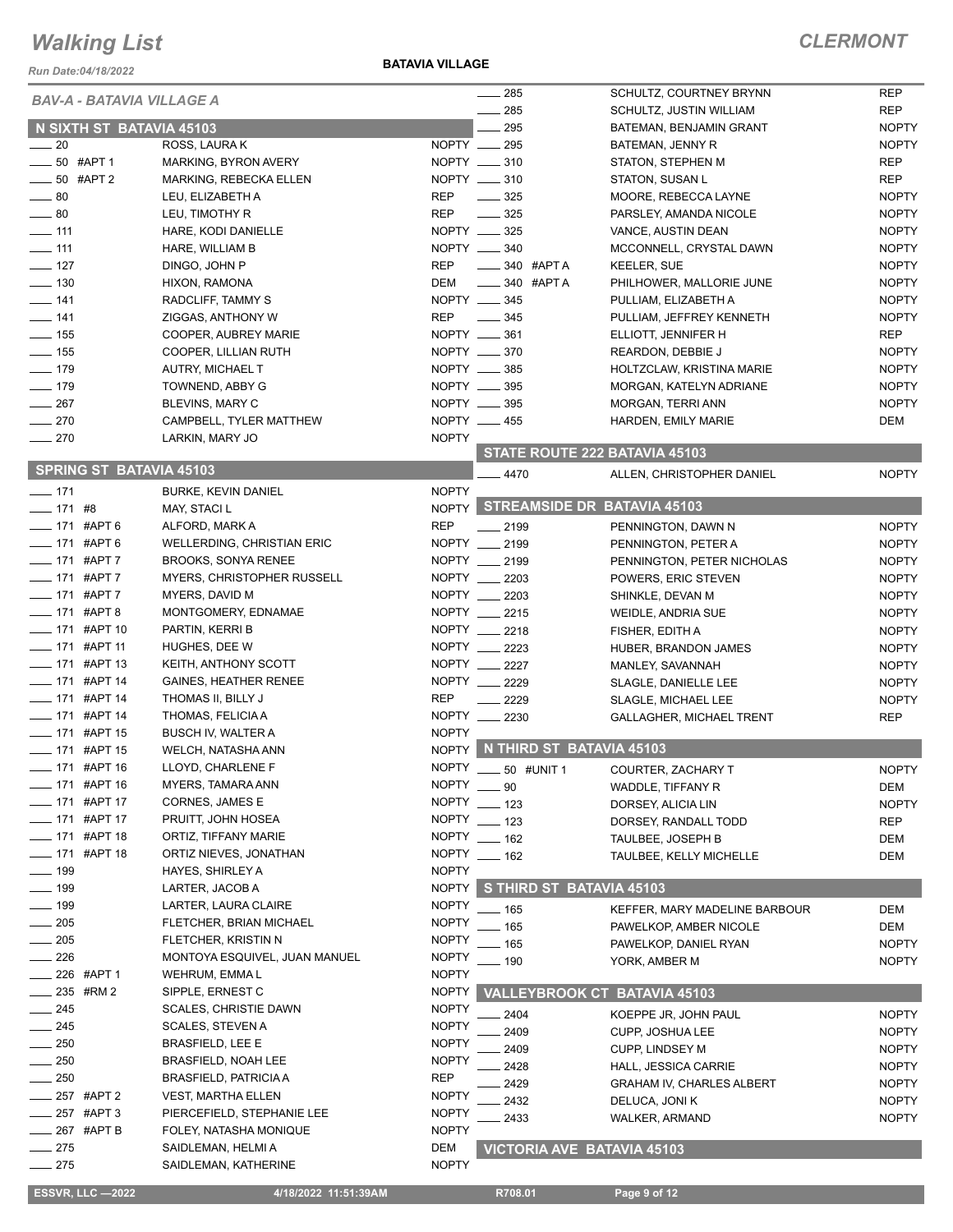*Run Date:04/18/2022*

**BATAVIA VILLAGE**

| <b>BAV-A - BATAVIA VILLAGE A</b>   |                                               |                              | 267                                          | SEIBERT, JEFFREY WAYNE                           | <b>REP</b>                   |
|------------------------------------|-----------------------------------------------|------------------------------|----------------------------------------------|--------------------------------------------------|------------------------------|
|                                    |                                               |                              | 276                                          | THORESON, DOUGLAS S                              | <b>REP</b>                   |
| VICTORIA AVE BATAVIA 45103         |                                               |                              | 276                                          | THORESON, YVONNE REA                             | <b>NOPTY</b>                 |
| $\frac{1}{220}$                    | HEWITT, FREDA A                               | NOPTY __                     | 295                                          | SMITH, BRENT STEPHEN                             | <b>NOPTY</b>                 |
| $\frac{1}{240}$                    | REEVES, AARON M                               | NOPTY __ 295                 |                                              | SMITH, CHARLES S                                 | <b>REP</b>                   |
| $\frac{1}{240}$                    | THEBOUT, TRACEY L                             | NOPTY __ 295                 |                                              | SMITH, REBECCA J                                 | <b>REP</b>                   |
| $\frac{1}{250}$                    | RAY, JULIA FAITH                              | NOPTY 298                    |                                              | ZEIGLER, MARTHA J                                | <b>NOPTY</b>                 |
| $\frac{1}{250}$                    | RAY, RONALD BRANDON ALLEN                     | DEM                          | $\frac{1}{298}$                              | ZEIGLER, NATHAN W                                | <b>NOPTY</b>                 |
| $\sim$ 260                         | TURNER, DERL L                                | <b>REP</b>                   | $\frac{1}{2}$ 311                            | SIPPLE, ABIGAIL ROSE                             | <b>NOPTY</b>                 |
| $\frac{1}{260}$                    | TURNER, KATHLEEN J                            | <b>REP</b><br>NOPTY __ 314   | $- 311$                                      | SIPPLE, EILEEN C                                 | <b>NOPTY</b>                 |
| $-265$                             | <b>JETTER, DEREK PHILIP</b>                   |                              |                                              | MALOTT, HEIDI A                                  | DEM                          |
| $\frac{1}{265}$                    | MAHAFFEY, DANNETTE A                          | NOPTY _____ 314              |                                              | SMITH, MICHAEL BLANCHARD                         | <b>NOPTY</b>                 |
| $\frac{1}{265}$<br>$\frac{1}{267}$ | MAHAFFEY, JAY B                               | NOPTY __ 345<br>NOPTY __ 345 |                                              | LARKIN, CARSON                                   | <b>NOPTY</b>                 |
| $-270$                             | LYKINS, MAKALA MICHELLE<br>CULBERTSON, JO ANN | <b>REP</b>                   |                                              | TRAMMELL BAYTOS, MAMIE E                         | <b>NOPTY</b>                 |
| $\frac{1}{280}$                    | KUYATH, NEIL A                                | <b>NOPTY</b>                 | 350                                          | TOOLE, DONNA A                                   | <b>NOPTY</b>                 |
| $\frac{1}{287}$                    | <b>BAILEY, SUZETTE RENEE</b>                  | NOPTY 400                    | 400                                          | HARLEY, GERALD G                                 | <b>DEM</b>                   |
| $\frac{1}{290}$                    |                                               | NOPTY 430                    |                                              | HARLEY, SAUNDRA L                                | <b>REP</b>                   |
|                                    | NOLAND, BERNICE                               |                              |                                              | HARDING, BARBARA S                               | <b>NOPTY</b>                 |
| <b>WINDRIDGE CT BATAVIA 45103</b>  |                                               |                              | 430                                          | HARDING, TYE COOPER                              | <b>NOPTY</b>                 |
|                                    |                                               | NOPTY __ 465                 | 430                                          | HARDING, WILL CHARLES                            | <b>NOPTY</b>                 |
| $-2414$                            | ROLPH, AMANDA LYNN                            | NOPTY __ 465                 |                                              | THEBOUT JR, JOHN Q                               | <b>REP</b>                   |
| $\frac{2422}{2}$                   | ISON, DAVID EDWARD                            |                              |                                              | THEBOUT, MARILYN G                               | <b>REP</b>                   |
| $\sim$ 2422                        | <b>ISON, EDITH R</b>                          | NOPTY __ 470                 | NOPTY ____ 470 #APT 2                        | <b>GRIFFITH, PAMELA A</b>                        | <b>NOPTY</b>                 |
| $\frac{2423}{2}$                   | <b>GENTRY, STEVEN H</b>                       |                              | NOPTY __ 470 #APT 2                          | PLUMB JR, PAUL ALLEN                             | <b>NOPTY</b>                 |
| $-2427$                            | HOWARD, AMANDA JO                             |                              |                                              | STERNEBERG, BRIAN CURTIS                         | <b>NOPTY</b>                 |
| $-2427$<br>$-2430$                 | HOWARD, CHRISTOPHER GLENN                     |                              | NOPTY __ 470 #APT 3                          | JAMES, DOUGLAS A                                 | <b>NOPTY</b><br><b>NOPTY</b> |
| $-2431$                            | HARTY, KARI ANNE                              |                              | NOPTY ____ 470 #APT 4<br>NOPTY __ 470 #APT 5 | MCHUGH, DENNIS ROY                               | <b>NOPTY</b>                 |
| $-2431$                            | PRENATT, BEVERLY JOAN                         |                              | NOPTY ____ 470 #APT 5                        | <b>BATES, SETH NYLAND</b><br>BERNING, BILLY LYNN | <b>NOPTY</b>                 |
|                                    | PRENATT, ROBERT J                             |                              | 490                                          | HANEY, PHYLLIS SIZEMORE                          | <b>NOPTY</b>                 |
| <b>WOOD ST BATAVIA 45103</b>       |                                               |                              | 495                                          |                                                  | <b>REP</b>                   |
| $- 110$                            |                                               | NOPTY __ 495                 |                                              | COLE, DIANA M<br>COLE, JERRY W                   | <b>REP</b>                   |
| $- 110$                            | JOHNSON, CHRISTINA LYNN                       | NOPTY -610                   |                                              | COFFEY, GARY BRUCE                               | <b>REP</b>                   |
| $\frac{1}{2}$ 145                  | JOHNSON, KENNETH JOSEPH                       | <b>REP</b>                   | $\frac{1}{2}$ 510                            | COFFEY, PENNY L                                  | <b>REP</b>                   |
| $- 160$                            | <b>ISAACS, KELLY L</b>                        | DEM                          | 540<br>$\frac{1}{2}$                         | BOCKELMAN, SHANA B                               | <b>NOPTY</b>                 |
| $\frac{1}{160}$                    | <b>BERMAN, JAMES H</b><br>WATSON, EMMA LOUISE | <b>DEM</b>                   | $\frac{1}{2}$ 540                            | <b>TOBIEN, KARL G</b>                            | <b>NOPTY</b>                 |
| $\frac{1}{160}$                    | WATSON, KELLY L                               | NOPTY __ 560                 |                                              | LINDSLEY, NICOLE THERESA                         | <b>NOPTY</b>                 |
| $\frac{1}{2}$ 163                  | ROWLAND, MICHAEL PAUL                         | NOPTY -660                   |                                              | NEAL, JONATHAN ADAM                              | <b>NOPTY</b>                 |
| $- 180$                            | PFEIFFER, GREGORY J                           | DEM                          | 565 #APT 1<br>$\frac{1}{2}$                  | LYTLE, BONNIE J                                  | <b>REP</b>                   |
| $- 180$                            | PFEIFFER, KATHLEEN A                          | DEM                          | $\frac{1}{2}$ 590                            | <b>BEALER, ARIEL</b>                             | <b>NOPTY</b>                 |
| $\frac{1}{2}$ 183                  |                                               | NOPTY __ 590                 |                                              | CRENSHAW, JESSICA MAE                            | <b>NOPTY</b>                 |
| $\frac{1}{2}$ 183                  | SHINKLE, MAUREEN H<br>SHINKLE, STEPHEN A      | NOPTY __ 590                 |                                              | <b>CRENSHAW, THOMAS J</b>                        | <b>NOPTY</b>                 |
| $- 195$                            | HAYNES, CAMPBELL R                            | DEM                          | $\frac{1}{2}$ 590                            | <b>WENDEL, TONIT</b>                             | <b>NOPTY</b>                 |
| $\frac{1}{2}$ 195                  | HAYNES, WILLARD STEPHEN                       | REP                          | $\frac{1}{2}$ 595                            | <b>BICE, KELLY MAE</b>                           | <b>NOPTY</b>                 |
| $- 195$                            | SNYDER, TERRELL B                             | DEM                          | $-610$                                       | GOODMAN, CAROLYN R                               | <b>NOPTY</b>                 |
| $\frac{1}{200}$                    | MARTINO, JO ANN                               | <b>REP</b>                   | $-610$                                       | GOODMAN, DANIEL J                                | DEM                          |
| $\sim$ 200                         | MARTINO, KARRISA MARIA                        | NOPTY __ 650                 |                                              | <b>EWING, BRITTANY MICHELLE</b>                  | <b>NOPTY</b>                 |
| $\sim$ 220                         | SMIDDY, AMY LYNN                              | DEM                          | $\frac{1}{2}$ 650                            | EWING, CORY TYLER                                | <b>NOPTY</b>                 |
| $-220$                             | SMIDDY, DAVID DOUGLAS                         | DEM                          | $\frac{1}{2}$ 650                            | EWING, MARK E                                    | REP                          |
| $\sim$ 220                         | SMIDDY, HANNAH M                              | NOPTY -650                   |                                              | <b>EWING, MICHELLE</b>                           | REP                          |
| $\sim$ 220                         | SMIDDY, LUKAS ALEXANDER                       | NOPTY -670                   |                                              | SHIVELEY, DENNIS L                               | REP                          |
| $\frac{1}{230}$                    | HAGLAGE, BARBARA J                            | NOPTY __ 670                 |                                              | SHIVELEY, TAMMI J                                | <b>REP</b>                   |
| $\sim$ 230                         | HAGLAGE, DANIEL M                             | NOPTY -690                   |                                              | TABOR, SARAH LYNN                                | <b>NOPTY</b>                 |
| $-240$                             | LEONE, JOHN G                                 | DEM                          | $\frac{1}{2}$ 720                            | PALMER, KIMBERLY N                               | <b>NOPTY</b>                 |
| $-240$                             | LEONE, KATHLEEN B                             | DEM                          | $\frac{1}{2}$ 720                            | <b>WILCOX, HEAVEN NICOLE</b>                     | <b>NOPTY</b>                 |
| $-245$                             | BONILLA, JACQUELINE SANTIAGO                  | NOPTY - 745                  |                                              | <b>BACHMAN, MARTIN EMIL</b>                      | REP                          |
| $-245$                             | FINN, DOMINIC DAVID                           | NOPTY __ 770                 |                                              | HIMES, CHARLES E                                 | <b>NOPTY</b>                 |
| $- 245$                            | FINN, JESSICA LEIGH                           | NOPTY -85                    |                                              | RICHARDS, JEFFERY ALLEN                          | <b>NOPTY</b>                 |
| $-245$                             | MOLINA, SAMUEL NAVARRO                        | <b>NOPTY</b>                 |                                              |                                                  |                              |
| $\frac{1}{250}$                    | <b>WEIDNER, LINDA B</b>                       | NOPTY                        |                                              | <b>WOODSIDE DR BATAVIA 45103</b>                 |                              |
| $\frac{1}{250}$                    | WEIDNER, NORBERT J                            | DEM                          | $\frac{1}{250}$                              | <b>HORTON, JOSEPH W</b>                          | <b>NOPTY</b>                 |
| $\frac{1}{250}$                    | <b>WEIDNER, TESS M</b>                        | NOPTY __ 250                 |                                              | HORTON, NICOLE KATHLEEN                          | <b>NOPTY</b>                 |
| $- 267$                            | SEIBERT, ELENA SHUBLADZE                      | NOPTY __ 300                 |                                              | SARCHET, DENISE MARIE                            | <b>NOPTY</b>                 |
|                                    |                                               |                              |                                              |                                                  |                              |
| <b>ESSVR, LLC -2022</b>            | 4/18/2022 11:51:39AM                          |                              | R708.01                                      | Page 10 of 12                                    |                              |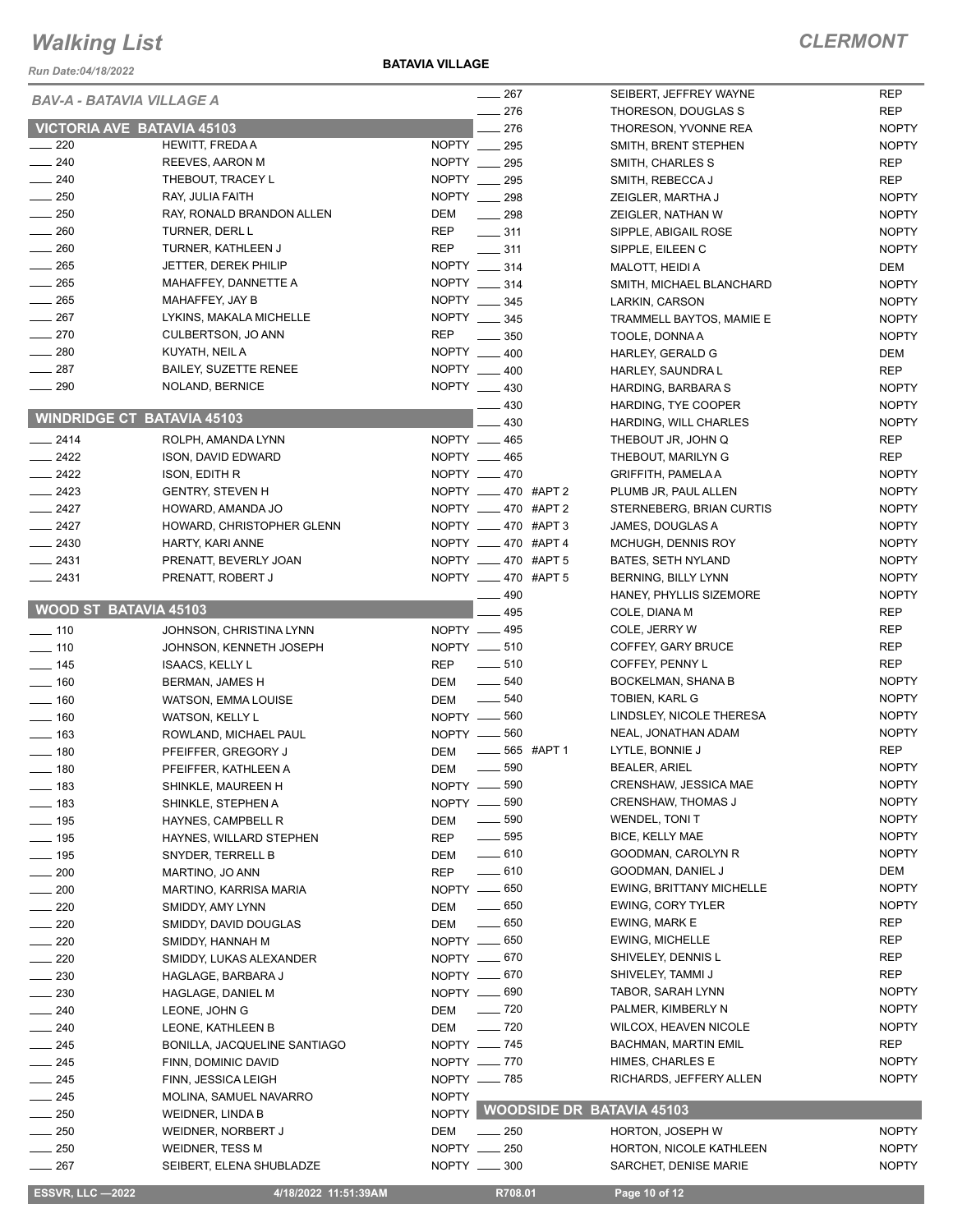*Run Date:04/18/2022*

*BAV-A - BATAVIA VILLAGE A*

**BATAVIA VILLAGE**

| ___               |                               |              |
|-------------------|-------------------------------|--------------|
| $\frac{1}{2}$ 300 | SARCHET, RYAN J               | NOPTY        |
| $\frac{1}{2}$ 320 | HOLBROOK, AARON BENNETT       | <b>NOPTY</b> |
| $\frac{1}{2}$ 320 | HOLBROOK, CANDY LEEANN        | <b>REP</b>   |
| $-320$            | <b>HOLBROOK, SEAN DENNY</b>   | REP.         |
| $\frac{1}{2}$ 340 | HOLLETT, CHAD MITCHELL        | NOPTY        |
| $\frac{1}{2}$ 340 | HOLLETT. RONALD WILLIAM       | <b>NOPTY</b> |
| $\frac{1}{2}$ 350 | MERANDA, JOHN L               | <b>NOPTY</b> |
| $\equiv$ 350      | MERANDA, MARGENE              | <b>REP</b>   |
| $\equiv$ 355      | HITT. BARBARA KAY             | <b>REP</b>   |
| $\sim$ 355        | HITT, TIMOTHY C               | <b>REP</b>   |
| $\equiv$ 359      | AICHELE, NANCY                | <b>NOPTY</b> |
| $\frac{1}{2}$ 359 | FRITZ, RICHARD A              | <b>NOPTY</b> |
| $\equiv$ 360      | HATFIELD. JOHN W              | <b>NOPTY</b> |
| $\frac{1}{2}$ 360 | HATFIELD. MINDY GAY           | <b>NOPTY</b> |
| $\frac{375}{2}$   | OWENS, KELLEY THERESA         | <b>NOPTY</b> |
| $\equiv$ 375      | SILVER, ELIZABETH ANN         | <b>NOPTY</b> |
| $\frac{1}{2}$ 380 | TOWNSEND, NATHANIEL LEE       | <b>REP</b>   |
| $\equiv$ 380      | TOWNSEND, TINA L              | <b>REP</b>   |
| $\frac{1}{2}$ 390 | FRITSCH, LANA C               | <b>NOPTY</b> |
| $\equiv$ 395      | MADIGAN, BRANDI MARIE         | <b>NOPTY</b> |
| $\frac{1}{2}$ 395 | ROYER. JOSEPH E               | <b>NOPTY</b> |
| $\frac{1}{2}$ 398 | <b>WELLS, DENNIS G</b>        | <b>REP</b>   |
| $-399$            | <b>HALLER. THOMAS PENDERS</b> | NOPTY        |
| $-401$            | EDWARDS, ALIVIA BROOK         | <b>NOPTY</b> |
| $-401$            | EDWARDS, JUSTIN RYAN          | <b>NOPTY</b> |
| $-401$            | ROBBINS, BRANDON TYLER        | <b>NOPTY</b> |
| $-402$            | <b>BRICKER, BRITTANY L</b>    | <b>REP</b>   |
| $-402$            | <b>BRICKER, MICHAEL C</b>     | <b>REP</b>   |
| $-404$            | <b>SLATTERY, BETTY L</b>      | <b>REP</b>   |
| $-404$            | <b>SLATTERY, EDWARD</b>       | <b>REP</b>   |
| $\frac{1}{2}$ 500 | <b>CRIBBET, GREGORY H</b>     | <b>NOPTY</b> |
| $\frac{1}{2}$ 500 | CRIBBET, MARY E               | <b>REP</b>   |

*TOTAL :* **1,139**